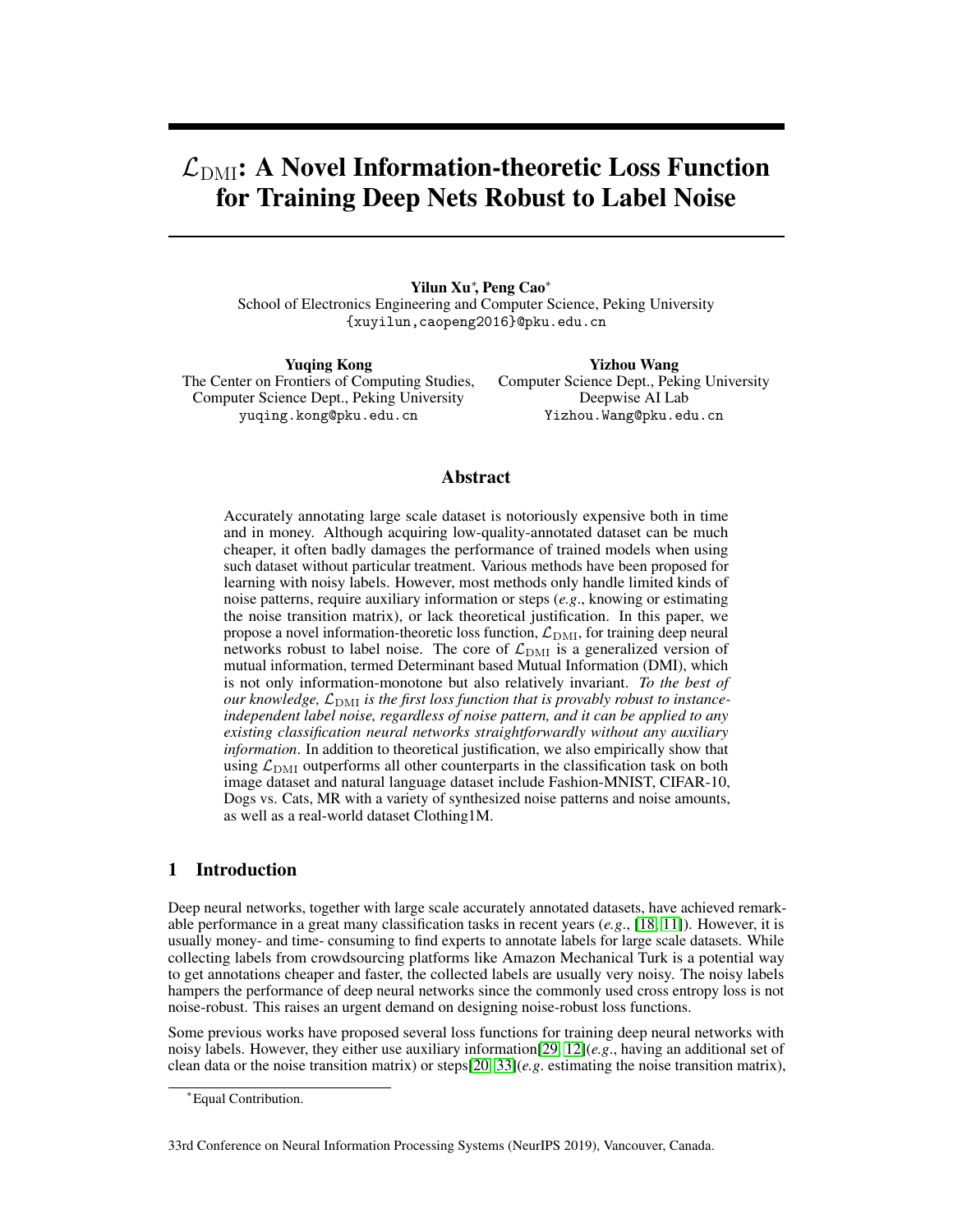or make assumptions on the noise [\[7,](#page-9-0) [48\]](#page-11-0) and thus can only handle limited kinds of the noise patterns (see perliminaries for definition of different noise patterns).

One reason that the loss functions used in previous works are not robust to a certain noise pattern, say diagonally non-dominant noise, is that they are distance-based, *i.e*., the loss is the distance between the classifier's outputs and the labels (*e.g*. 0-1 loss, cross entropy loss). When datapoints are labeled by a careless annotator who tends to label the a priori popular class (*e.g*. For medical images, given the prior knowledge is 10% malignant and 90% benign, a careless annotator labels "benign" when the underline true label is "benign" and labels "benign" with 90% probability when the underline true label is "malignant".), the collected noisy labels have a diagonally non-dominant noise pattern and are extremely biased to one class ("benign"). In this situation, the distanced-based losses will prefer the "meaningless classifier" who always outputs the a priori popular class ("benign") than the classifier who outputs the true labels.

To address this issue, instead of using distance-based losses, we propose to employ informationtheoretic loss such that the classifier, whose outputs have the highest mutual information with the labels, has the lowest loss. The key observation is that the "meaningless classifier" has no information about anything and will be naturally eliminated by the information-theoretic loss. Moreover, the information-monotonicity of the mutual information guarantees that adding noises to a classifier's output will make this classifier less preferred by the information-theoretic loss.

However, the key observation is not sufficient. In fact, we want an information measure I to satisfy

I(classifier 1's output; noisy labels)  $>$  I(classifier 2's output; noisy labels)

⇔I(classifier 1's output; clean labels) > I(classifier 2's output; clean labels).

Unfortunately, the traditional Shannon mutual information (MI) does not satisfy the above formula, while we find that a generalized information measure, namely, DMI (Determinant based Mutual Information), satisfies the above formula. Like MI, DMI measures the correlation between two random variables. It is defined as the determinant of the matrix that describes the joint distribution over the two variables. Intuitively, when two random variables are independent, their joint distribution matrix has low rank and zero determinant. Moreover, DMI is not only information-monotone like MI, but also relatively invariant because of the multiplication property of the determinant. The relative invariance of DMI makes it satisfy the above formula.

Based on DMI, we propose a noise-robust loss function  $\mathcal{L}_{\text{DMI}}$  which is simply

 $\mathcal{L}_{\text{DMI}}$ (data; classifier) :=  $-\log[\text{DMI}(\text{classify}]$  soutput; labels)].

As shown in theorem [4.1](#page-5-0) later, with  $\mathcal{L}_{\text{DMI}}$ , the following equation holds:

 $\mathcal{L}_{\text{DMI}}(\text{noisy data}; \text{classify}) = \mathcal{L}_{\text{DMI}}(\text{clean data}; \text{classify}) + \text{noise amount},$ 

and the noise amount is a constant given the dataset. The equation reveals that *with*  $\mathcal{L}_{\text{DMI}}$ *, training with the noisy labels is theoretically equivalent with training with the clean labels in the dataset, regardless of the noise patterns, including the noise amounts*.

In summary, we propose a novel information theoretic noise-robust loss function  $\mathcal{L}_{\text{DMI}}$  based on a generalized information measure, DMI. Theoretically we show that  $\mathcal{L}_{\text{DMI}}$  is robust to instanceindependent label noise. As an additional benefit, it can be easily applied to any existing classification neural networks straightforwardly without any auxiliary information. Extensive experiments have been done on both image dataset and natural language dataset including Fashion-MNIST, CIFAR-10, Dogs vs. Cats, MR with a variety of synthesized noise patterns and noise amounts as well as a real-world dataset Clothing1M. The results demonstrate the superior performance of  $\mathcal{L}_{\text{DMI}}$ .

## 2 Related Work

A series of works have attempted to design noise-robust loss functions. In the context of binary classification, some loss functions (*e.g*., 0-1 loss[\[22\]](#page-10-0), ramp loss[\[3\]](#page-9-1), unhinged loss[\[40\]](#page-11-1), savage loss[\[23\]](#page-10-1)) have been proved to be robust to uniform or symmetric noise and Natarajan *et al*. [\[26\]](#page-10-2) presented a general way to modify any given surrogate loss function. Ghosh *et al*. [\[7\]](#page-9-0) generalized the existing results for binary classification problem to multi-class classification problem and proved that MAE (Mean Absolute Error) is robust to diagonally dominant noise. Zhang *et al*. [\[48\]](#page-11-0) showed MAE performs poorly with deep neural network and they combined MAE and cross entropy loss to obtain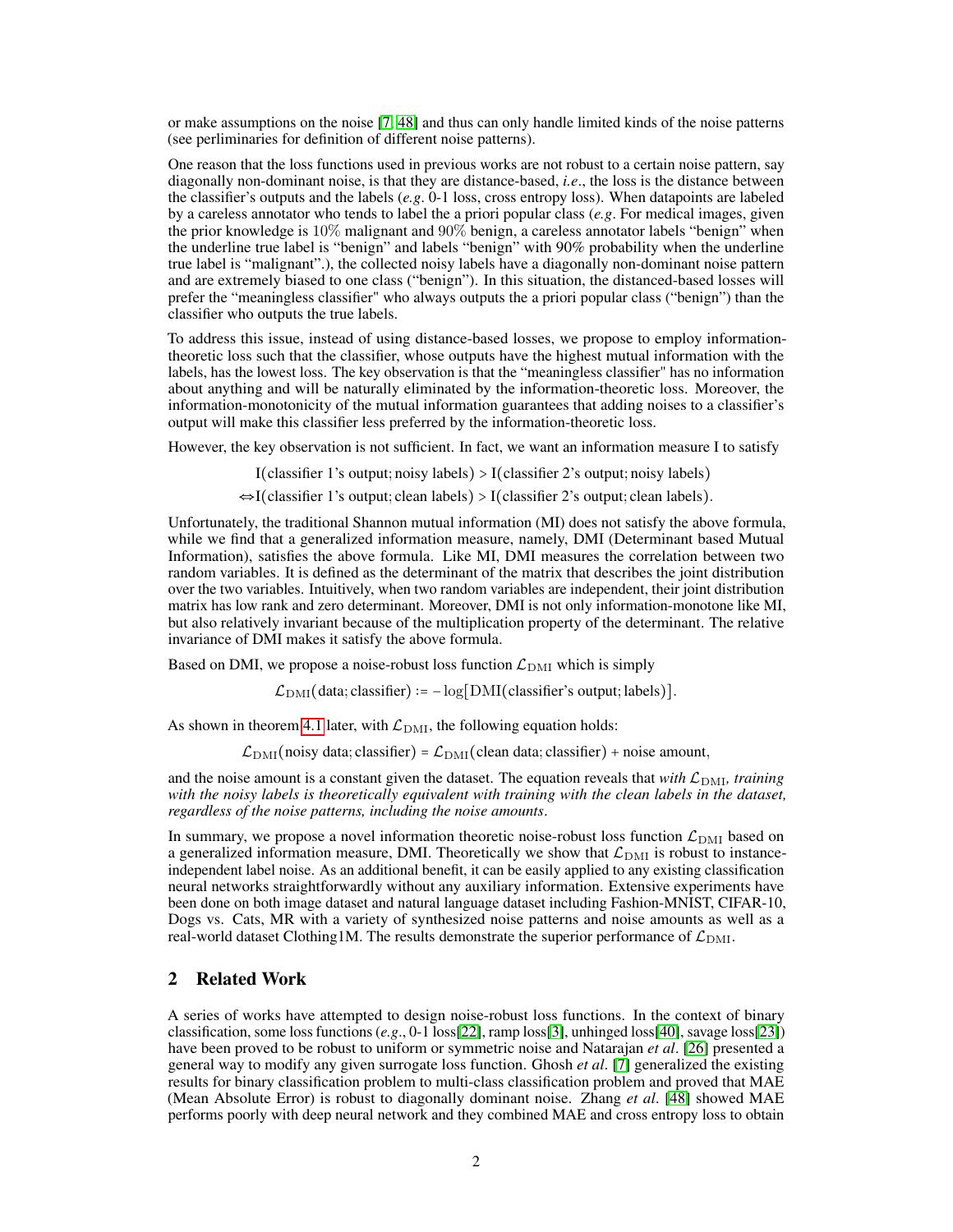a new loss function. Patrini *et al*. [\[29\]](#page-10-3) provided two kinds of loss correction methods with knowing the noise transition matrix. The noise transition matrix sometimes can be estimated from the noisy data [\[33,](#page-10-4) [20,](#page-10-5) [30\]](#page-10-6). Hendrycks *et al*. [\[12\]](#page-9-2) proposed another loss correction technique with an additional set of clean data. To the best of our knowledge, we are the first to provide a loss function that is provably robust to instance-independent label noise without knowing the transition matrix, regardless of noise pattern and noise amount.

Instead of designing an inherently noise-robust function, several works used special architectures to deal with the problem of training deep neural networks with noisy labels. Some of them focused on estimating the noise transition matrix to handle the label noise and proposed a variety of ways to constrain the optimization [\[37,](#page-10-7) [43,](#page-11-2) [8,](#page-9-3) [39,](#page-11-3) [9,](#page-9-4) [44\]](#page-11-4). Some of them focused on finding ways to distinguish noisy labels from clean labels and used example re-weighting strategies to give the noisy labels less weights [\[31,](#page-10-8) [32,](#page-10-9) [21\]](#page-10-10). While these methods seem to perform well in practice, they cannot guarantee the robustness to label noise theoretically and are also outperformed by our method empirically.

On the other hand, Zhang *et al*. [\[46\]](#page-11-5) have shown that deep neural networks can easily memorize completely random labels, thus several works propose frameworks to prevent this overfitting issue empirically in the setting of deep learning from noisy labels. For example, teacher-student curriculum learning framework [\[14\]](#page-9-5) and co-teaching framework [\[10\]](#page-9-6) have been shown to be helpful. Multitask frameworks that jointly estimates true labels and learns to classify images are also introduced [\[41,](#page-11-6) [19,](#page-10-11) [38,](#page-11-7) [45\]](#page-11-8). Explicit and implicit regularization methods can also be applied [\[47,](#page-11-9) [25\]](#page-10-12). We consider a different perspective from them and focus on designing an inherently noise-robust function.

In this paper, we only consider instance-independent noise. There are also some works that investigate instance-dependent noise model (e.g. [\[5,](#page-9-7) [24\]](#page-10-13)). They focus on the binary setting and assume that the noisy and true labels agree on average.

## 3 Preliminaries

#### 3.1 Problem settings

We denote the set of classes by  $C$  and the size of  $C$  by  $C$ . We also denote the domain of datapoints by X. A classifier is denoted by  $h : \mathcal{X} \to \Delta_{\mathcal{C}}$ , where  $\Delta_{\mathcal{C}}$  is the set of all possible distributions over C. h represents a randomized classifier such that given  $x \in \mathcal{X}$ ,  $h(x)_c$  is the probability that h maps x into class  $c$ . Note that fixing the input  $x$ , the randomness of a classifier is independent of everything else.

There are N datapoints  $\{x_i\}_{i=1}^N$ . For each datapoint  $x_i$ , there is an *unknown* ground truth  $y_i \in \mathcal{C}$ . We assume that there is an unknown prior distribution  $Q_{X,Y}$  over  $\mathcal{X} \times \mathcal{C}$  such that  $\{(x_i, y_i)\}_{i=1}^N$  are i.i.d. samples drawn from  $Q_{X,Y}$  and

$$
Q_{X,Y}(x,y) = \Pr[X = x, Y = y].
$$

Note that here we allow the datapoints to be "imperfect" instances, *i.e*., there still exists uncertainty for  $Y$  conditioning on fully knowing  $X$ .

Traditional supervised learning aims to train a classifier  $h^*$  that is able to classify new datapoints into their ground truth categories with access to  $\{(x_i, y_i)\}_{i=1}^N$ . However, in the setting of learning with noisy labels, instead, we *only* have access to  $\{(x_i, \tilde{y}_i)\}_{i=1}^N$  where  $\tilde{y}_i$  is a noisy version of  $y_i$ .

We use a random variable  $\tilde{Y}$  to denote the noisy version of Y and  $T_{Y\rightarrow \tilde{Y}}$  to denote the transition distribution between Y and , *i.e*.

$$
T_{Y\to \tilde Y}(y,\tilde y) = \Pr[\tilde Y=\tilde y|Y=y].
$$

We use  $\mathbf{T}_{Y\rightarrow \tilde{Y}}$  to represent the  $C \times C$  matrix format of  $T_{Y\rightarrow \tilde{Y}}$ .

Generally speaking [\[29,](#page-10-3) [7,](#page-9-0) [48\]](#page-11-0), label noise can be divided into several kinds according to the noise transition matrix  $\mathbf{T}_{Y\to \tilde{Y}}$ . It is defined as *class-independent (or uniform)* if a label is substituted by a uniformly random label regardless of the classes, *i.e.*  $Pr[\tilde{Y} = \tilde{c}|Y = c] = Pr[\tilde{Y} = \tilde{c}'|Y = c]$ ,  $\forall \tilde{c}, \tilde{c}' \neq c$ (e.g.  $\mathbf{T}_{Y\to \tilde{Y}} = \begin{bmatrix} 0.7 & 0.3 \\ 0.3 & 0.7 \end{bmatrix}$  $\begin{bmatrix} 0.7 & 0.9 \\ 0.3 & 0.7 \end{bmatrix}$ . It is defined as *diagonally dominant* if for every row of  $\mathbf{T}_{Y\rightarrow \tilde{Y}}$ , the magnitude of the diagonal entry is larger than any non-diagonal entry, *i.e.*  $Pr[\tilde{Y} = c|Y = c] > Pr[\tilde{Y} = c]$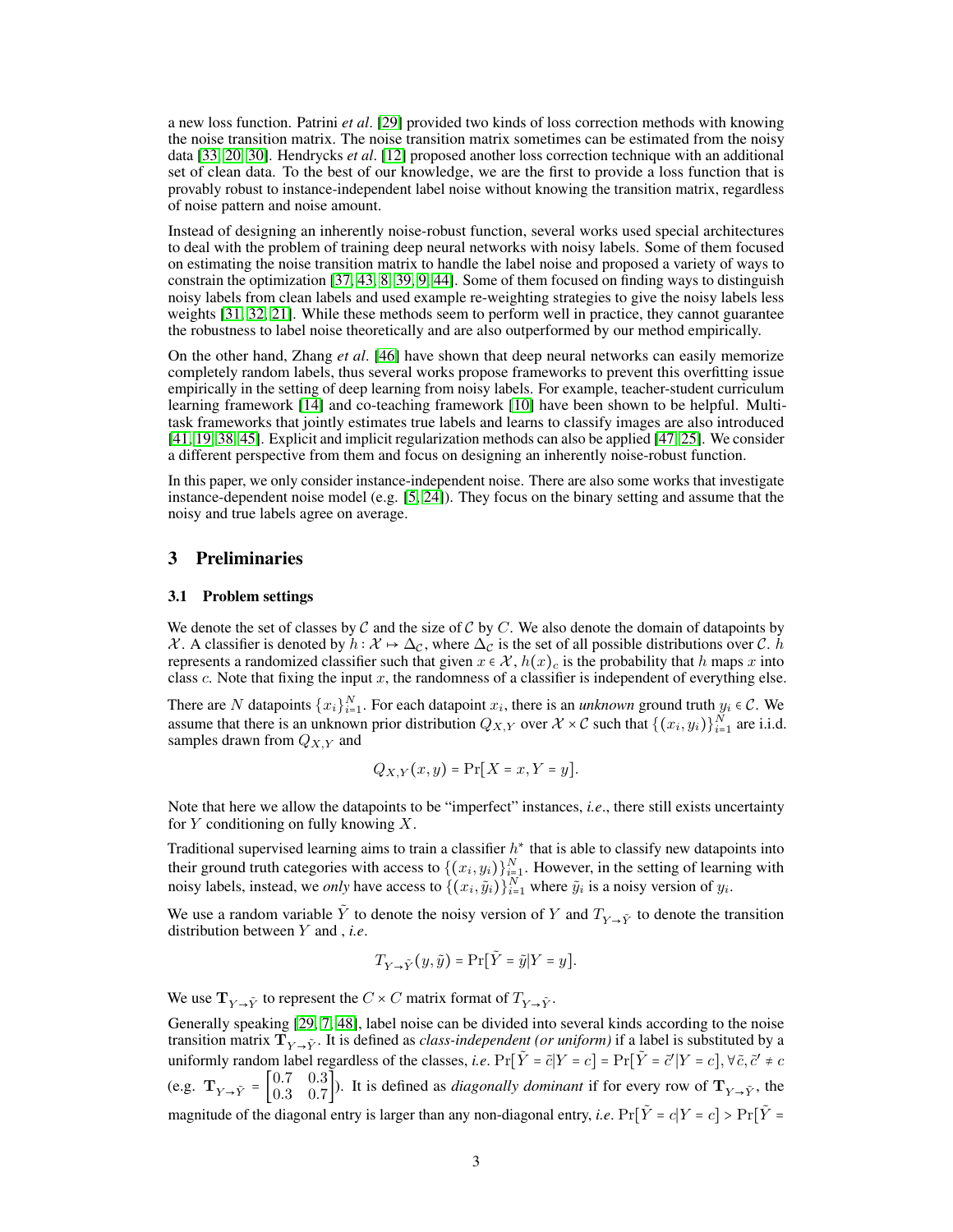$\tilde{c}[Y = c], \forall \tilde{c} \neq c \text{ (e.g. } \mathbf{T}_{Y \to \tilde{Y}} = \begin{bmatrix} 0.7 & 0.3 \\ 0.2 & 0.8 \end{bmatrix}$  $\begin{bmatrix} 0.1 & 0.9 \\ 0.2 & 0.8 \end{bmatrix}$ . It is defined as *diagonally non-dominant* if it is not diagonally dominant (e.g. the example mentioned in introduction,  $\mathbf{T}_{Y\rightarrow \tilde{Y}} = \begin{bmatrix} 1 & 0 \\ 0.9 & 0 \end{bmatrix}$  $\begin{bmatrix} 1 & 0 \\ 0.9 & 0.1 \end{bmatrix}$ .

We assume that the noise is independent of the datapoints conditioning on the ground truth, which is commonly assumed in the literature [\[29,](#page-10-3) [7,](#page-9-0) [48\]](#page-11-0), *i.e*.,

Assumption 3.1 (Independent noise). X is independent of  $\tilde{Y}$  conditioning on Y.

We also need that the noisy version  $\tilde{Y}$  is still informative.

**Assumption 3.2** (Informative noisy label).  $T_{V \to \tilde{V}}$  *is invertible, i.e.,* det $(T_{V \to \tilde{V}}) \neq 0$ .

#### 3.2 Information theory concepts

Since Shannon's seminal work [\[35\]](#page-10-14), information theory has shown its powerful impact in various of fields, including several recent deep learning works [\[13,](#page-9-8) [4,](#page-9-9) [17\]](#page-9-10). Our work is also inspired by information theory. This section introduces several basic information theory concepts.

Information theory is commonly related to random variables. For every random variable  $W_1$ , Shannon's entropy  $H(W_1) := \sum_{w_1} Pr[W = w_1] \log Pr[W = w_1]$  measures the uncertainty of  $W_1$ . For example, deterministic  $W_1$  has lowest entropy. For every two random variables  $W_1$  and  $W_2$ , Shannon mutual information  $MI(W_1, W_2) = \sum_{w_1, w_2} Pr[W_1 = w_1, W_2 = w_2] \log \frac{Pr[W = w_1, W = w_2]}{Pr[W_1 = w_1] Pr[W_2 = w_2]}$  measures the amount of relevance between  $W_1$  and  $W_2$ . For example, when  $W_1$  and  $W_2$  are independent, they have the lowest Shannon mutual information, zero.

Shannon mutual information is *non-negative*, *symmetric*, *i.e.*,  $MI(W_1, W_2) = MI(W_2, W_1)$ , and also satisfies a desired property, information-monotonicity, *i.e.*, the mutual information between  $W_1$  and  $W_2$  will always decrease if either  $W_1$  or  $W_2$  has been "processed".

Fact 3.3 (Information-monotonicity [\[6\]](#page-9-11)). *For all random variables*  $W_1, W_2, W_3$ *, when*  $W_3$  *is less informative for*  $W_2$  *than*  $W_1$ *, i.e.,*  $W_3$  *is independent of*  $W_2$  *conditioning*  $W_1$ *,* 

$$
MI(W_3, W_2) \le MI(W_1, W_2).
$$

This property naturally induces that for all random variables  $W_1, W_2$ ,

 $MI(W_1, W_2) \le MI(W_2, W_2) = H(W_2)$ 

since  $W_2$  is always the most informative random variable for itself.

Based on Shannon mutual information, a performance measure for a classifier  $h$  can be naturally defined. High quality classifier's output  $h(X)$  should have high mutual information with the ground truth category Y. Thus, a classifier h's performance can be measured by  $MI(h(X), Y)$ .

However, in our setting, we only have access to the i.i.d. samples of  $h(X)$  and  $\overline{Y}$ . A natural attempt is to measure a classifier h's performance by  $MI(h(X), Y)$ . Unfortunately, under this performance measure, the measurement based on noisy labels  $MI(h(X), Y)$  may not be consistent with the measurement based on true labels  $MI(h(X), Y)$ . (See a counterexample in Supplementary Material B.) That is,

 $\forall h, h', \text{MI}(h(X), Y) > \text{MI}(h'(X), Y) \nleftrightarrow \text{MI}(h(X), \tilde{Y}) > \text{MI}(h'(X), \tilde{Y}).$ 

Thus, we cannot use Shannon mutual information as the performance measure for classifiers. Here we find that, a generalized mutual information, Determinant based Mutual Information (DMI) [\[16\]](#page-9-12), satisfies the above formula such that under the performance measure based on DMI, the measurement based on noisy labels is consistent with the measurement based on true labels.

Definition 3.4 (Determinant based Mutual Information [\[16\]](#page-9-12)). *Given two discrete random variables*  $W_1, W_2$ , we define the Determinant based Mutual Information between  $W_1$  and  $W_2$  as

 $\mathrm{DMI}(W_1,W_2)=|\det(\mathbf{Q}_{W_1,W_2})|$ 

where  $\mathbf{Q}_{W_1,W_2}$  is the matrix format of the joint distribution over  $W_1$  and  $W_2.$ 

DMI is a generalized version of Shannon's mutual information: it preserves all properties of Shannon mutual information, including non-negativity, symmetry and information-monotonicity and it is additionally relatively invariant. DMI is initially proposed to address a mechanism design problem [\[16\]](#page-9-12).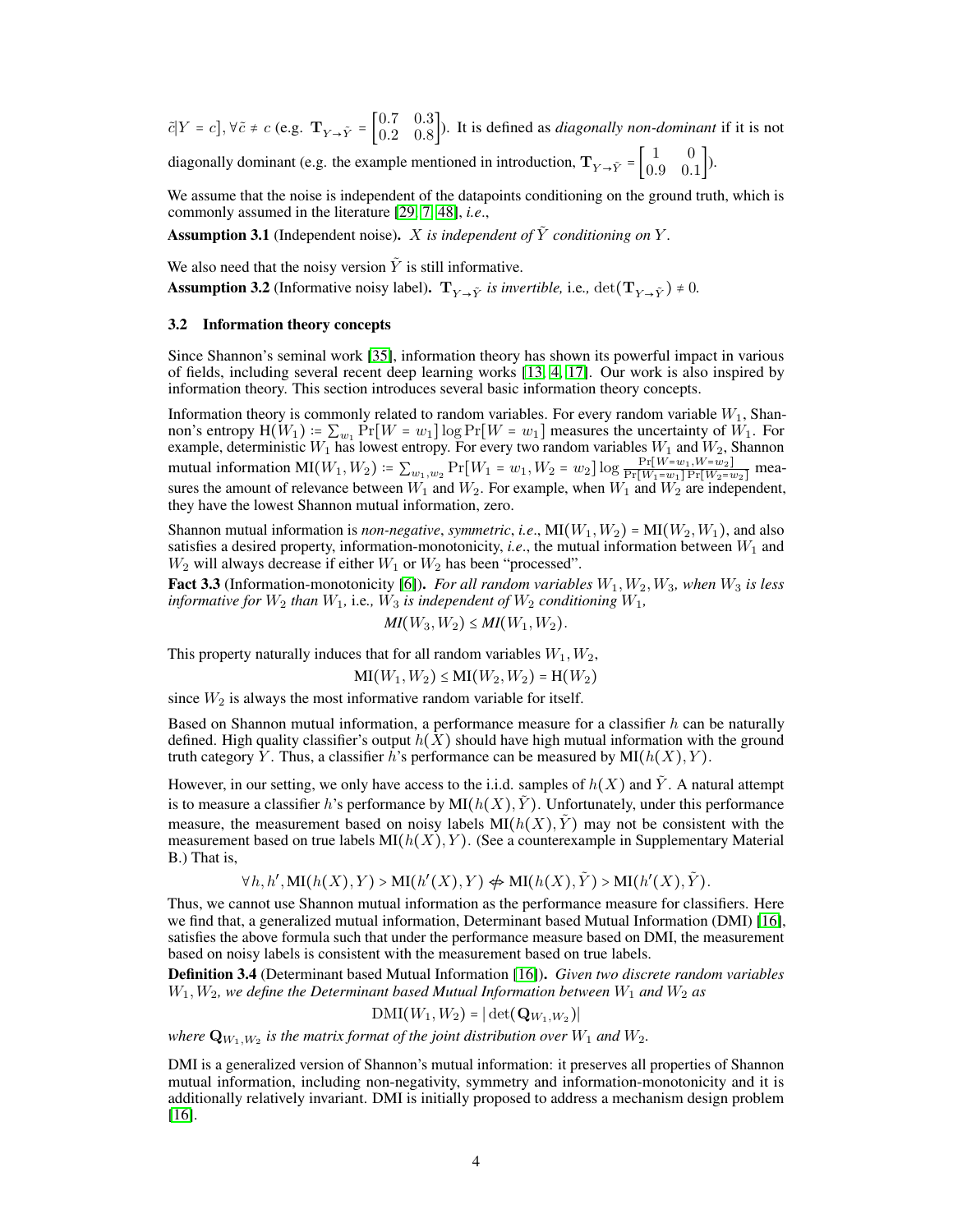Lemma 3.5 (Properties of DMI [\[16\]](#page-9-12)). *DMI is non-negative, symmetric and information-monotone. Moreover, it is relatively invariant: for all random variables*  $W_1, W_2, W_3$ *, when*  $W_3$  *is less informative for*  $W_2$  *than*  $W_1$ *, i.e.,*  $W_3$  *is independent of*  $W_2$  *conditioning*  $W_1$ *,* 

$$
\mathrm{DMI}(W_2,W_3) = \mathrm{DMI}(W_2,W_1) |\det(\mathbf{T}_{W_1 \to W_3})|
$$

where  $\mathbf{T}_{W_1 \to W_3}$  is the matrix format of

$$
T_{W_1 \to W_3}(w_1, w_3) = \Pr[W_3 = w_3 | W_1 = w_1].
$$

*Proof.* The non-negativity and symmetry follow directly from the definition, so we only need to prove the relatively invariance. Note that

 $Pr_{Q_{W_2,W_3}}[W_2 = w_2, , W_3 = w_3] = \sum_{w_1}$  $\Pr_{Q_{W_1,W_2}}[W_2 = w_2, W_1 = w_1] \Pr[W_3 = w_3|W_1 = w_1].$ 

as  $W_3$  is independent of  $W_2$  conditioning on  $W_1$ . Thus,

$$
\mathbf{Q}_{W_2,W_3} = \mathbf{Q}_{W_2,W_1} \mathbf{T}_{W_1 \to W_3}
$$

where  $Q_{W_2,W_3}, Q_{W_2,W_1}, T_{W_1 \to W_3}$  are the matrix formats of  $Q_{W_2,W_3}, Q_{W_2,W_1}, T_{W_1 \to W_3}$ , respectively. We have

$$
\det(\mathbf{Q}_{W_2,W_3}) = \det(\mathbf{Q}_{W_2,W_1}) \det(\mathbf{T}_{W_1\rightarrow W_3})
$$

because of the multiplication property of the determinant (*i.e.* det( $\bf{AB}$ ) = det( $\bf{A}$ ) det( $\bf{B}$ ) for every two matrices **A**, **B**). Therefore,  $\text{DMI}(W_2, W_3) = \text{DMI}(W_2, W_1) |\text{det}(\mathbf{T}_{W_1 \to W_3})|$ .

The relative invariance and the symmetry imply the information-monotonicity of DMI. When  $W_3$  is less informative for  $W_2$  than  $W_1$ , *i.e.*,  $W_3$  is independent of  $W_2$  conditioning on  $W_1$ ,

$$
DMI(W_3, W_2) = DMI(W_2, W_3) = DMI(W_2, W_1) |\det(\mathbf{T}_{W_1 \to W_3})|
$$
  
\n
$$
\leq DMI(W_2, W_1) = DMI(W_1, W_2)
$$

because of the fact that for every square transition matrix  $T$ ,  $det(T) \le 1$  [\[34\]](#page-10-15).

Based on DMI, an information-theoretic performance measure for each classifier  $h$  is naturally defined as  $\text{DMI}(h(X), Y)$ . Under this performance measure, the measurement based on noisy labels  $DMI(h(X), \tilde{Y})$  is consistent with the measurement based on clean labels  $DMI(h(X), Y)$ , *i.e.*, for every two classifiers h and h',

$$
\text{DMI}(h(X), Y) > \text{DMI}(h'(X), Y) \Leftrightarrow \text{DMI}(h(X), \tilde{Y}) > \text{DMI}(h'(X), \tilde{Y}).
$$

# 4  $\mathcal{L}_{\text{DMI}}$ : An Information-theoretic Noise-robust Loss Function

#### 4.1 Method overview

Our loss function is defined as

$$
\mathcal{L}_{\text{DMI}}(Q_{h(X),\tilde{Y}}) \coloneqq -\log(\text{DMI}(h(X),\tilde{Y})) = -\log(|\det(\mathbf{Q}_{h(X),\tilde{Y}})|)
$$

where  $Q_{h(X),\tilde{Y}}$  is the joint distribution over  $h(X), \tilde{Y}$  and  $\mathbf{Q}_{h(X),\tilde{Y}}$  is the  $C \times C$  matrix format of  $Q_{h(X),\tilde{Y}}$ . The randomness  $h(X)$  comes from both the randomness of h and the randomness of X. The log function here resolves many scaling issues<sup>[2](#page-4-0)</sup>.

Figure [1](#page-5-1) shows the computation of  $\mathcal{L}_{\text{DMI}}$ . In each step of iteration, we sample a batch of datapoints and their noisy labels  $\{(x_i, \tilde{y}_i)\}_{i=1}^N$ . We denote the outputs of the classifier by a matrix O. Each column of  $O$  is a distribution over  $\mathcal{C}$ , representing for an output of the classifier. We denote the noisy labels by a 0-1 matrix  $\bf{L}$ . Each row of  $\bf{L}$  is an one-hot vector, representing for a label. i.e.

$$
\mathbf{O}_{ci} = h(x_i)_c, \mathbf{L}_{i\tilde{c}} = \mathbb{1}[\tilde{y}_i = \tilde{c}],
$$

We define  $\mathbf{U} \coloneqq \frac{1}{N} \mathbf{OL}$ , i.e.,

<span id="page-4-0"></span>
$$
\frac{2 \frac{\partial (c|\det(\mathbf{A})|)}{\partial \mathbf{A}}}{\partial \mathbf{A}} = c|\det(\mathbf{A})| (\mathbf{A}^{-1})^T \text{ while } \frac{\partial \log(c|\det(\mathbf{A})|)}{\partial \mathbf{A}} = (\mathbf{A}^{-1})^T, \forall \text{ matrix } \mathbf{A} \text{ and } \forall \text{ constant } c.
$$

 $\Box$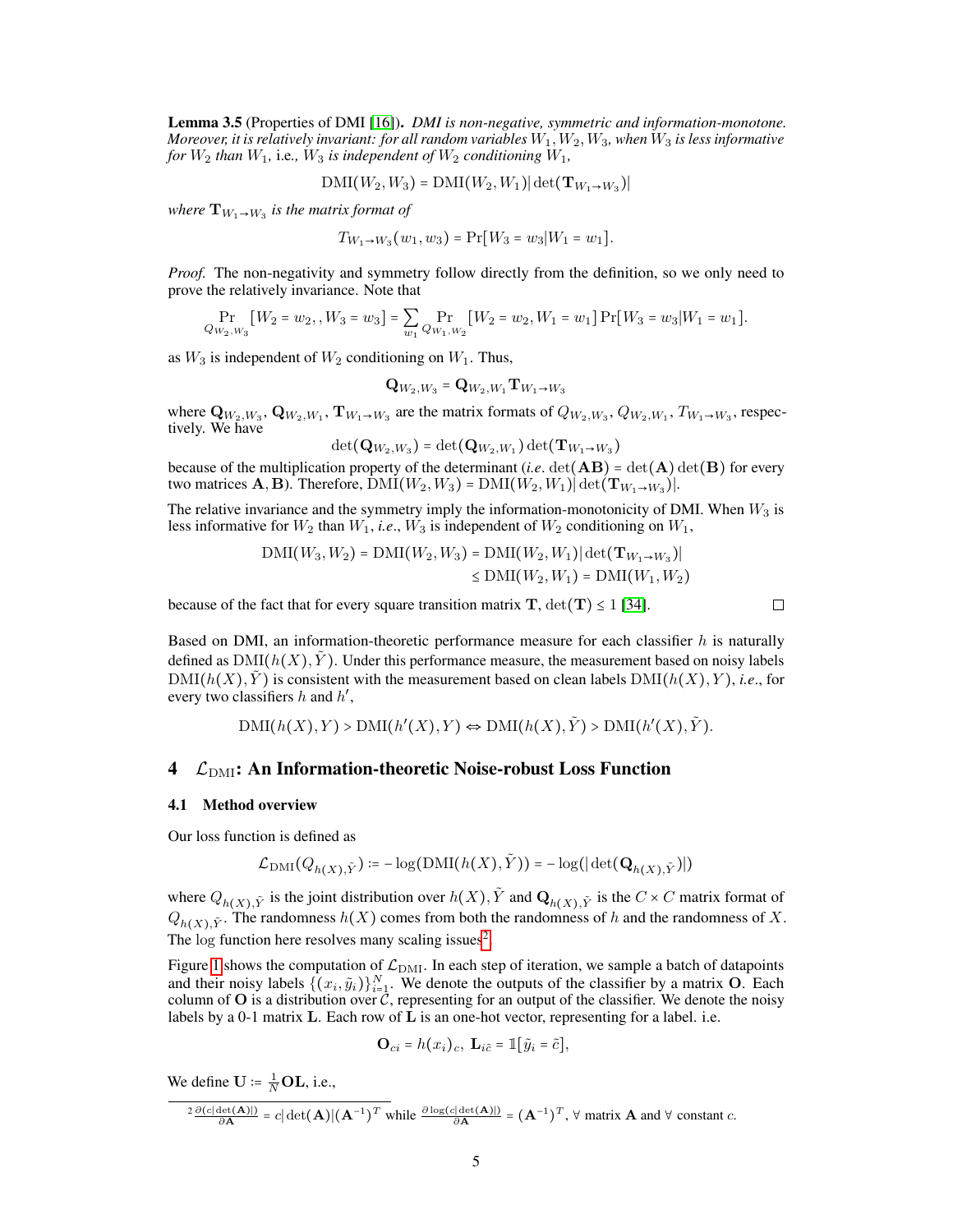

Figure 1: The computation of  $\mathcal{L}_{\text{DMI}}$  in each step of iteration

<span id="page-5-1"></span>
$$
\mathbf{U}_{c\tilde{c}} \coloneqq \frac{1}{N} \sum_{i=1}^N \mathbf{O}_{ci} \mathbf{L}_{i\tilde{c}} = \frac{1}{N} \sum_{i=1}^N h(x_i)_c \mathbbm{1}[\tilde{y}_i = \tilde{c}].
$$

We have  $\mathbb{E} \mathbf{U}_{c\tilde{c}} = \Pr[h(X) = c, \tilde{Y} = \tilde{c}] = Q_{h(X), \tilde{Y}}(c, \tilde{c})$  (E means expectation, see proof in Supplementary Material B). Thus, U is an empirical estimation of  $Q_{h(X), \tilde{Y}}$ . By abusing notation a little bit, we define

$$
\mathcal{L}_{\text{DMI}}(\{(x_i, \tilde{y}_i)\}_{i=1}^N; h) = -\log(|\det(\mathbf{U})|)
$$

as the empirical loss function. Our formal training process is shown in Supplementary Material A.

#### 4.2 Theoretical justification

<span id="page-5-0"></span>**Theorem 4.1** (Main Theorem). *With Assumption 3.1 and Assumption 3.2,*  $\mathcal{L}_{\text{DMI}}$  *is* 

**legal** if there exists a ground truth classifier  $h^*$  such that  $h^*(X) = Y$ , then it must have the lowest *loss,* i.e*., for all classifier* h*,*

$$
\mathcal{L}_{\text{DMI}}(Q_{h^*(X), \tilde{Y}}) \le \mathcal{L}_{\text{DMI}}(Q_{h(X), \tilde{Y}})
$$

and the inequality is strict when  $h(X)$  is not a permutation of  $h^*(X)$ , i.e., there does not *exist a permutation*  $\pi : C \mapsto C$  *s.t.*  $\hat{h}(x) = \pi(h^*(x)), \forall x \in \mathcal{X}$ ;

noise-robust *for the set of all possible classifiers* H*,*

$$
\operatornamewithlimits{arg\,min}_{h\in\mathcal{H}}\mathcal{L}_{{\rm DMI}}\big(Q_{h(X),\tilde{Y}}\big)=\operatornamewithlimits{arg\,min}_{h\in\mathcal{H}}\mathcal{L}_{{\rm DMI}}\big(Q_{h(X),Y}\big)
$$

*and in fact, training using noisy labels is the same as training using clean labels in the dataset except a constant shift,*

$$
\mathcal{L}_{\text{DMI}}(Q_{h(X),\tilde{Y}}) = \mathcal{L}_{\text{DMI}}(Q_{h(X),Y}) + \alpha;
$$

**information-monotone** for every two classifiers  $h, h',$  if  $h'(X)$  is less informative for Y than  $h(X)$ , *i.e.* h ′ (X) *is independent of* Y *conditioning on* h(X)*, then*

$$
\mathcal{L}_{\text{DMI}}(Q_{h'(X), \tilde{Y}}) \leq \mathcal{L}_{\text{DMI}}(Q_{h(X), \tilde{Y}}).
$$

*Proof.* The relatively invariance of DMI (Lemma 3.5) implies

$$
\mathrm{DMI}(h(X),\tilde{Y})=\mathrm{DMI}(h(X),Y)|\det(\mathbf{T}_{Y\rightarrow \tilde{Y}})|.
$$

Therefore,

$$
\mathcal{L}_{\text{DMI}}(Q_{h(X),\tilde{Y}}) = \mathcal{L}_{\text{DMI}}(Q_{h(X),Y}) + \log(|\det(\mathbf{T}_{Y\rightarrow \tilde{Y}})|).
$$

Thus, the information-monotonicity and the noise-robustness of  $\mathcal{L}_{\text{DMI}}$  follows and the constant  $\alpha = \log(|\det(\mathbf{T}_{Y\rightarrow \tilde{Y}})|) \leq 0.$ 

The legal property follows from the information-monotonicity of  $\mathcal{L}_{\text{DMI}}$  as  $h^*(X) = Y$  is the most informative random variable for Y itself and the fact that for every square transition matrix  $T$ ,  $det(T) = 1$  if and only if T is a permutation matrix [34].  $\det(T) = 1$  if and only if T is a permutation matrix [\[34\]](#page-10-15).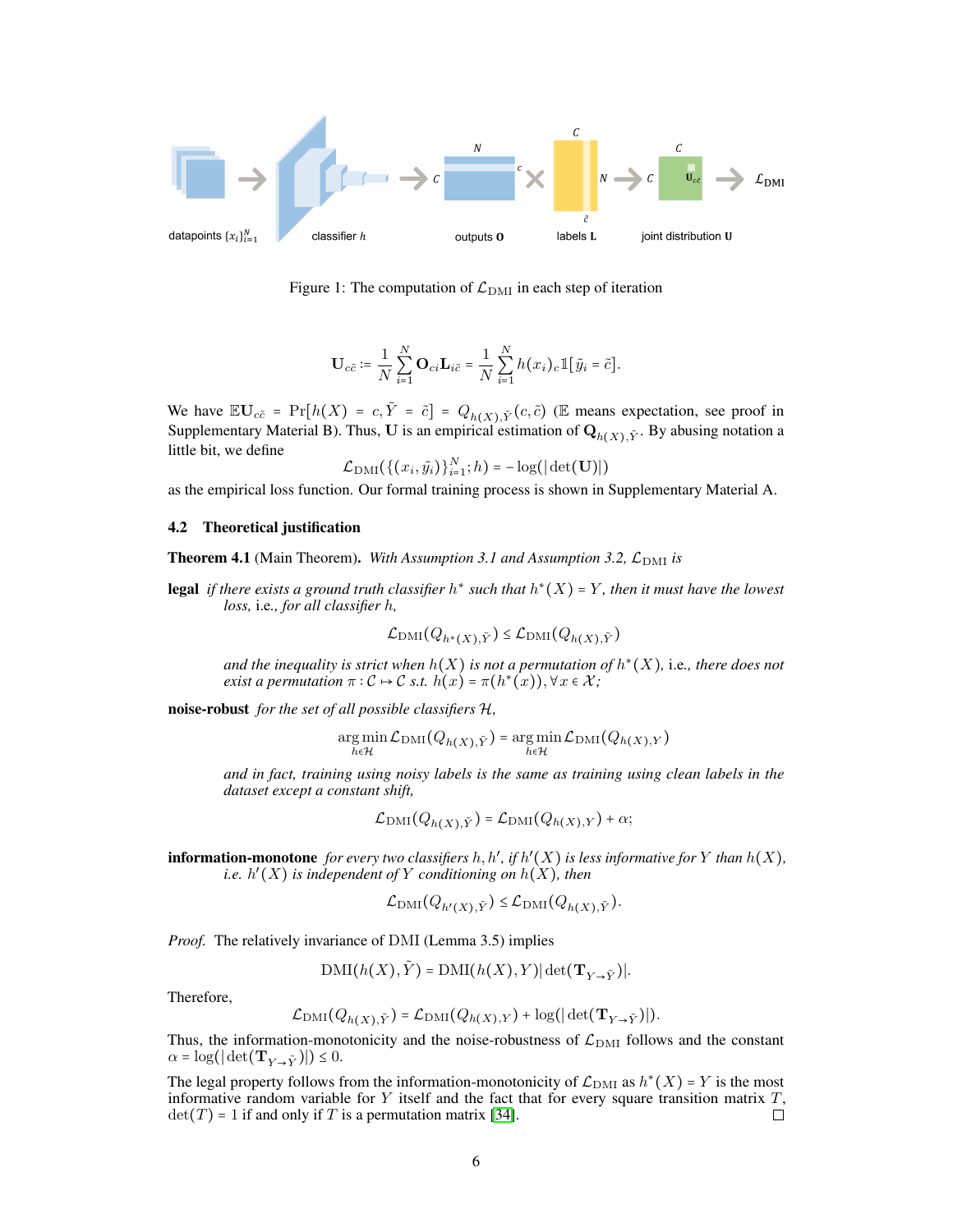# 5 Experiments

We evaluate our method on both synthesized and real-world noisy datasets with different deep neural networks to demonstrate that our method is independent of both architecture and data domain. We call our method DMI and compare it with: CE (the cross entropy loss), FW (the forward loss [\[29\]](#page-10-3)), GCE (the generalized cross entropy loss [\[48\]](#page-11-0)), LCCN (the latent class-conditional noise model [\[44\]](#page-11-4)). For the synthesized data, noises are added to the training and validation sets, and test accuracy is computed with respect to true labels. For our method, we pick the best learning rate from  $\{1.0 \times 10^{-4}, 1.0 \times 10^{-5}, 1.0 \times 10^{-6}\}$  and the best batch size from  $\{128, 256\}$  based on the minimum validation loss. For other methods, we use the best hyperparameters they provided in similar settings. The classifiers are pretrained with cross entropy loss first. All reported experiments were repeated five times. We implement all networks and training procedures in Pytorch [\[28\]](#page-10-16) and conduct all experiments on NVIDIA TITAN  $Xp$  GPUs.<sup>[3](#page-6-0)</sup> The explicit noise transition matrices are shown in Supplementary Material [C.](#page-13-0) Due to space limit, we defer some additional experiments to Supplementary Material [D.](#page-14-0)

## 5.1 An explanation experiment on Fashion-MNIST

To compare distance-based and information-theoretic loss functions as we mentioned in the third paragraph in introduction, we conducted experiments on Fashion-MNIST [\[42\]](#page-11-10). It consists of 70,000  $28 \times 28$  grayscale fashion product image from 10 classes, which is split into a 50,000-image training set, a 10, 000-image valiadation set and a 10, 000-image test set. For clean presentation, we only compare our information-theoretic loss function DMI with the distance-based loss function CE here and convert the labels in the dataset to two classes, bags and clothes, to synthesize a highly imbalanced dataset (10% bags, 90% clothes). We use a simple two-layer convolutional neural network as the classifier. Adam with default parameters and a learning rate of  $1.0 \times 10^{-4}$  is used as the optimizer during training. Batch size is set to 128.

We synthesize three cases of noise patterns: (1) with probability  $r$ , a true label is substituted by a random label through uniform sampling. (2) with probability r, bags  $\rightarrow$  clothes, that is, a true label of the a priori less popular class, "bags", is flipped to the popular one, "clothes". This happens in real world when the annotators are lazy. (*e.g*., a careless medical image annotator may be more likely to label "benign" since most images are in the "benign" category.) (3) with probability  $r$ , clothes  $\rightarrow$  bags, that is, the a priori more popular class, "clothes", is flipped to the other one, "bags". This happens in real world when the annotators are risk-avoid and there will be smaller adverse effects if the annotators label the image to a certain class. (*e.g*. a risk-avoid medical image annotator may be more likely to label "malignant" since it is usually safer when the annotator is not confident, even if it is less likely a priori.) Note that the parameter  $0 \le r \le 1$  in the above three cases also represents the amount of noise. When  $r = 0$ , the labels are clean and when  $r = 1$ , the labels are totally uninformative. Moreover, in case (2) and (3), as r increases, the noise pattern changes from diagonally dominant to diagonally non-dominant.



Figure 2: Test accuracy (mean and std. dev.) on Fashion-MNIST.

As we mentioned in the introduction, distance-based loss functions will perform badly when the noise is non-diagonally dominant and the labels are biased to one class since they prefer the meaningless classifier  $h_0$  who always outputs the class who is the majority in the labels. ( $\forall x, h_0(x) =$  "clothes" and has accuracy 90% in case (2) and  $\forall x, h_0(x) =$  "bags" and has accuracy 10% in case (3)). The

<span id="page-6-0"></span> $^3$ Source codes are available at <code>[https://github.com/Newbeeer/L\\_DMI](https://github.com/Newbeeer/L_DMI).</code>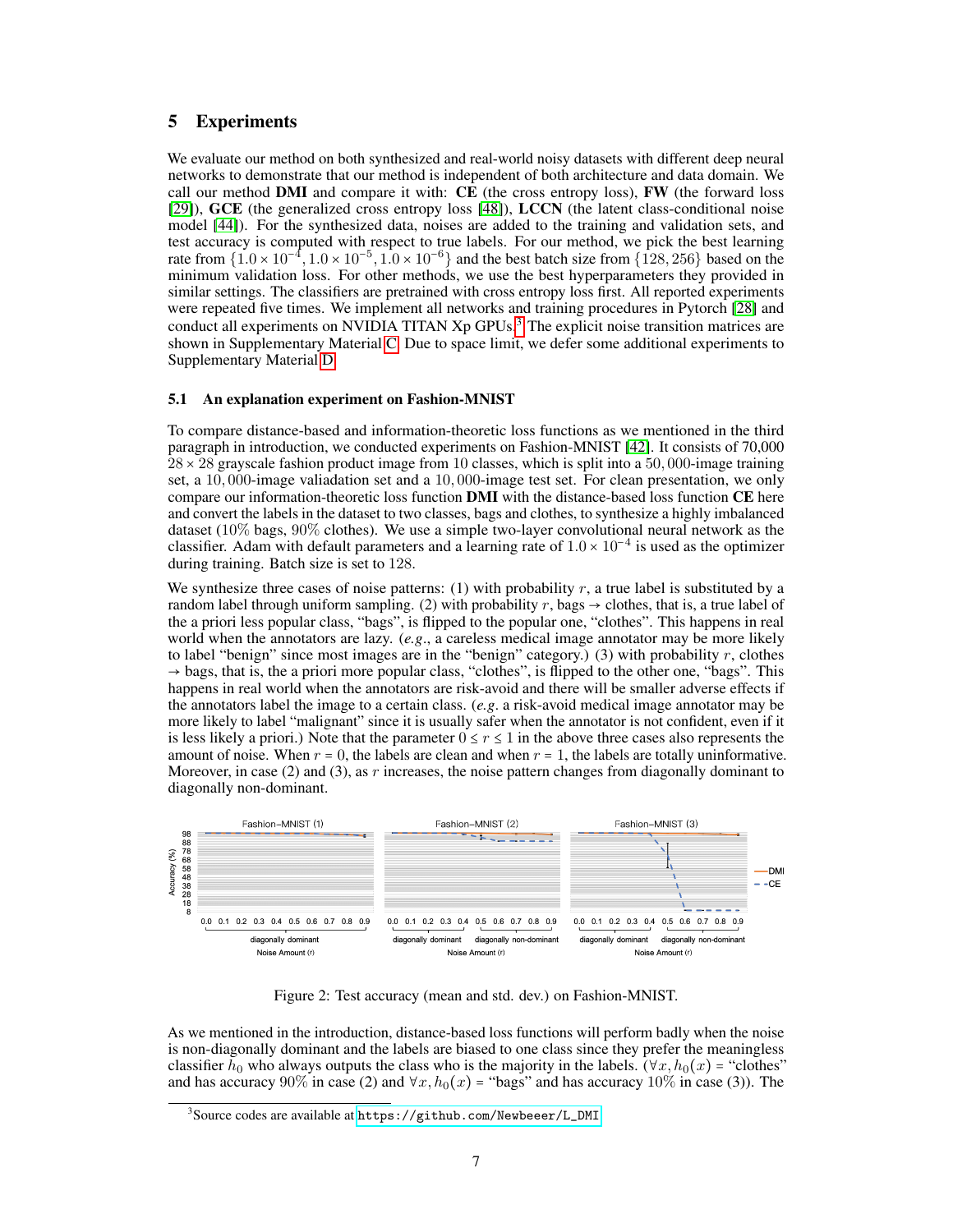

<span id="page-7-0"></span>Figure 3: Test accuracy (mean) on CIFAR-10, Dogs vs. Cats and MR.

experiment results match our expectation. CE performs similarly with our DMI for diagonally dominant noises. For non-diagonally dominant noises, however, CE only obtains the meaningless classifier  $h_0$  while **DMI** still performs pretty well.

## 5.2 Experiments on CIFAR-10, Dogs vs. Cats and MR

CIFAR-10 [\[1\]](#page-9-13) consists of 60,000  $32 \times 32$  color images from 10 classes, which is split into a 40,000image training set, a 10, 000-image validation set and a 10, 000-image test set. Dogs vs. Cats [\[2\]](#page-9-14) consists of 25, 000 images from 2 classes, dogs and cats, which is split into a 12, 500-image training set, a 6, 250-image validation set and a 6, 250-image test set. MR [\[27\]](#page-10-17) consist of 10, 662 one-sentence movie reviews from 2 classes, positive and negative, which is split into a 7, 676-sentence training set, a 1, 919-sentence validation set and a 1, 067-sentence test set. We use ResNet-34[\[11\]](#page-9-15), VGG-16[\[36\]](#page-10-18), WordCNN[\[15\]](#page-9-16) as the classifier for CIFAR-10, Dogs vs. Cats, MR, respectively. SGD with a momentum of 0.9, a weight decay of  $1.0 \times 10^{-4}$  and a learning rate of  $1.0 \times 10^{-5}$  is used as the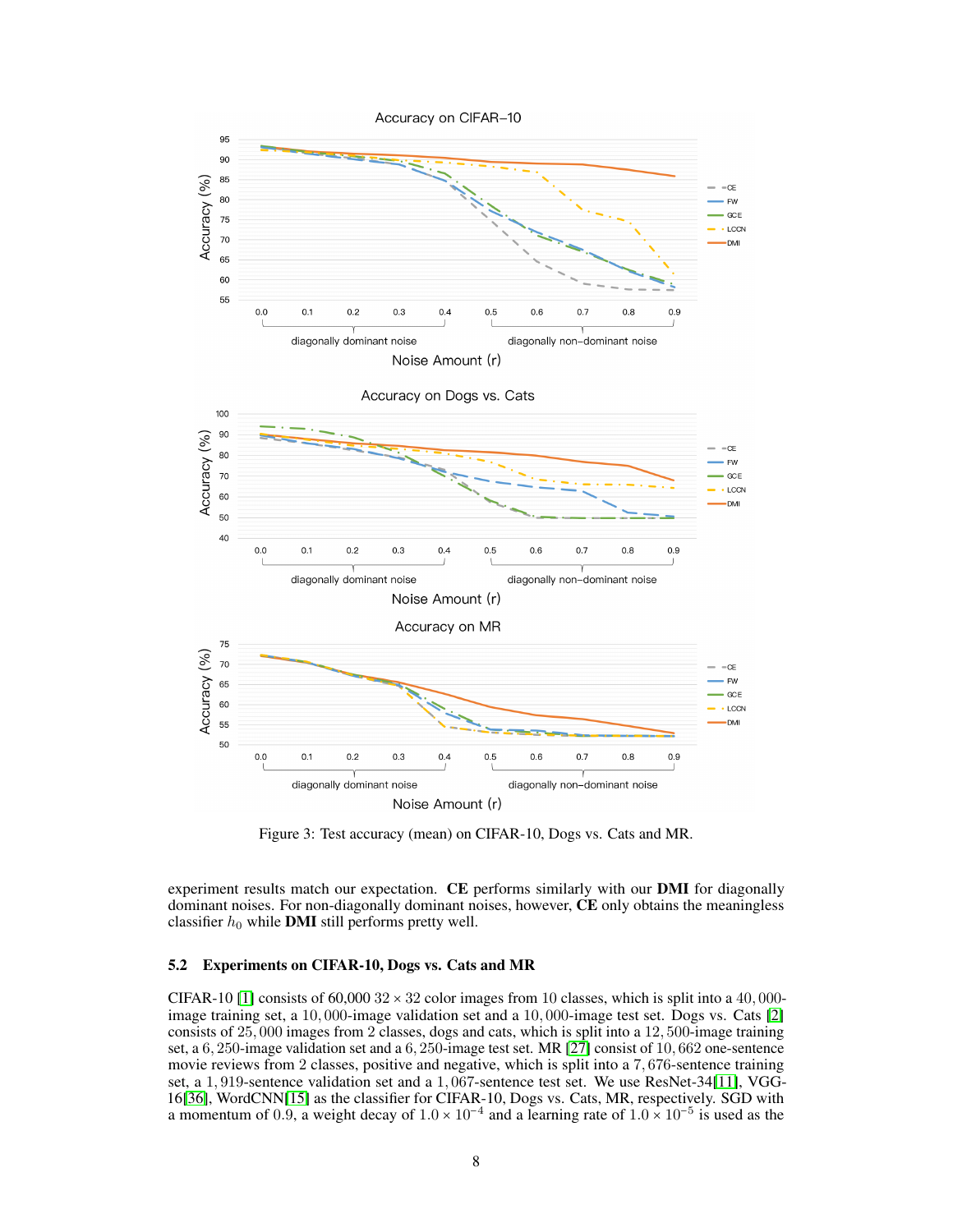optimizer during training for CIFAR-10 and Dogs vs. Cats. Adam with default parameters and a learning rate of  $1.0 \times 10^{-4}$  is used as the optimizer during training for MR. Batch size is set to 128. We use per-pixel normalization, horizontal random flip and  $32 \times 32$  random crops after padding with 4 pixels on each side as data augmentation for images in CIFAR-10 and Dogs vs Cats. We use the same pre-processing pipeline in [\[15\]](#page-9-16) for sentences in MR. Following [\[44\]](#page-11-4), the noise for CIFAR-10 is added between the similar classes, i.e. truck  $\rightarrow$  automobile, bird  $\rightarrow$  airplane, deer  $\rightarrow$  horse, cat  $\rightarrow$  dog, with probability r. The noise for Dogs vs. Cats is added as cat  $\rightarrow$  dog with probability r. The noise for MR is added as positive  $\rightarrow$  negative with probability r.

As shown in Figure [3,](#page-7-0) our method DMI almost outperforms all other methods in every experiment and its accuracy drops slowly as the noise amount increases. GCE has great performance in diagonally dominant noises but it fails in diagonally non-dominant noises. This phenomenon matches its theory: it assumes that the label noise is diagonally dominant. FW needs to pre-estimate a noise transition matrix before training and LCCN uses the output of the model to estimate the true labels. These tasks become harder as the noise amount grows larger, so their performance also drop quickly as the noise amount increases.

#### 5.3 Experiments on Clothing1M

Clothing1M [\[43\]](#page-11-2) is a large-scale real world dataset, which consists of 1 million images of clothes collected from shopping websites with noisy labels from 14 classes assigned by the surrounding text provided by the sellers. It has additional 14k and 10k clean data respectively for validation and test. We use ResNet-50[\[11\]](#page-9-15) as the classifier and apply random crop of  $224 \times 224$ , random flip, brightness and saturation as data augmentation. SGD with a momentum of 0.9, a weight decay of  $1.0 \times 10^{-3}$  is used as the optimizer during training. We train the classifier with learning rates of  $1.0 \times 10^{-6}$  in the first 5 epochs and  $0.5 \times 10^{-6}$  in the second 5 epochs. Batch size is set to 256.

Table 1: Test accuracy (mean) on Clothing1M

| Method CE FW GCE LCCN DMI                     |  |  |  |
|-----------------------------------------------|--|--|--|
| Accuracy 68.94 70.83 69.09 71.63 <b>72.46</b> |  |  |  |

As shown in Table [5,](#page-15-0) DMI also outperforms other methods in the real-world setting.

## 6 Conclusion and Discussion

We propose a simple yet powerful loss function,  $\mathcal{L}_{\text{DMI}}$ , for training deep neural networks robust to label noise. It is based on a generalized version of mutual information, DMI. We provide theoretical validation to our approach and compare our approach experimentally with previous methods on both synthesized and real-world datasets. To the best of our knowledge,  $\mathcal{L}_{\rm DMI}$  is the first loss function that is provably robust to instance-independent label noise, regardless of noise pattern and noise amount, and it can be applied to any existing classification neural networks straightforwardly without any auxiliary information.

In the experiment, sometimes **DMI** does not have advantage when the data is clean and is outperformed by GCE. GCE does a training optimization on MAE with some hyperparameters while sacrifices the robustness a little bit theoretically. A possible future direction is to employ some training optimizations in our method to improve the performance.

The current paper focuses on the instance-independent noise setting. That is, we assume conditioning on the latent ground truth label Y,  $\tilde{Y}$  and X are independent. There may exist  $Y' \neq Y$  such that  $\tilde{Y}$  and X are independent conditioning on Y'. Based on our theorem, training using  $\tilde{Y}$  is also the same as training using  $Y'$ . However, without any additional assumption, when we only has the conditional independent assumption, no algorithm can distinguish  $\dot{Y}'$  and Y. Moreover, the information-monotonicity of our loss function guarantees that if Y is more informative than  $Y'$  with X, the best hypothesis learned in our algorithm will be more similar with Y than  $Y'$ . Thus, if we assume that the actual ground truth label  $Y$  is the most informative one, then our algorithm can learn to predict Y rather than other  $Y'$ s. An interesting future direction is to combine our method with additional assumptions to give a better prediction.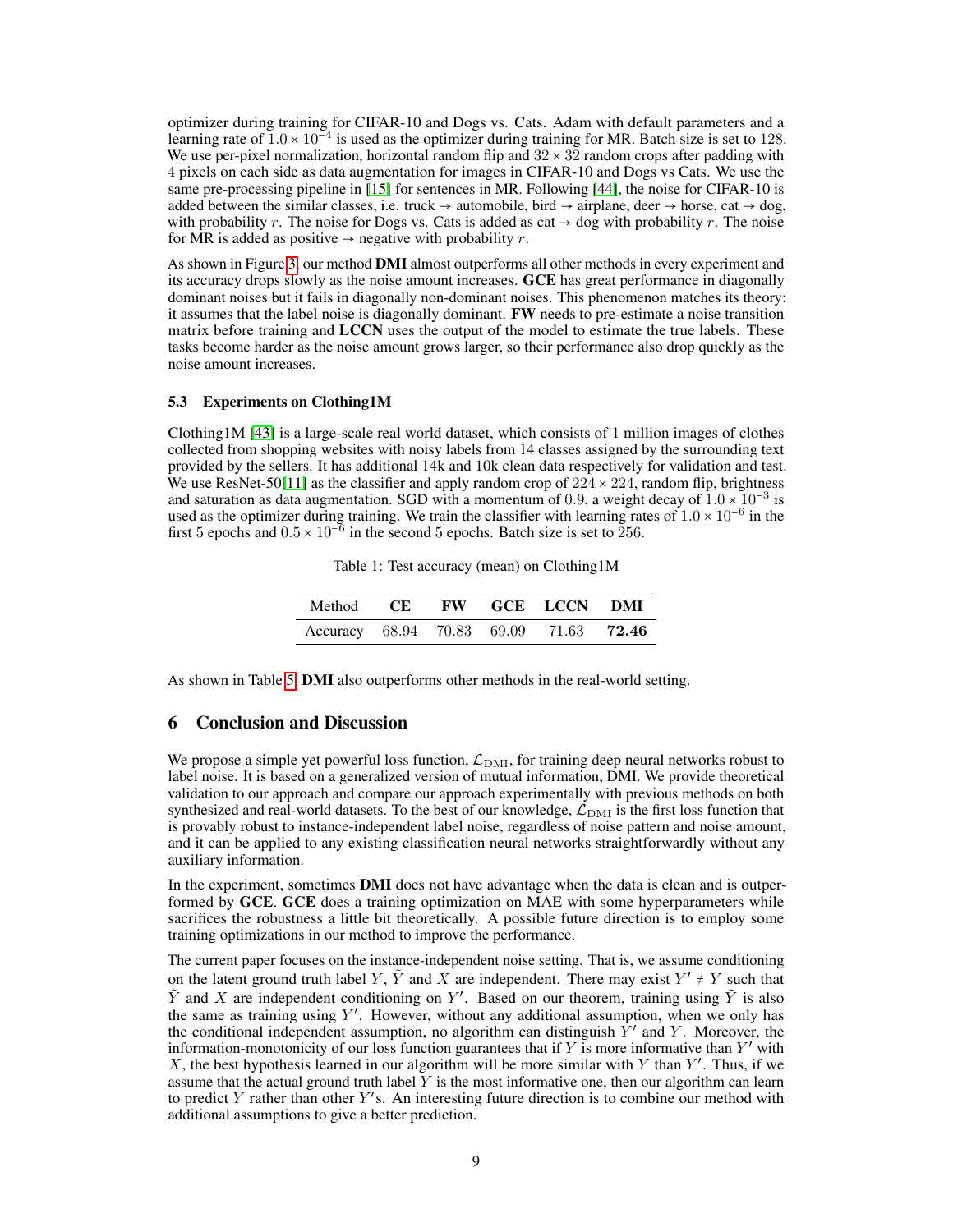#### Acknowledgments

We would like to express our thanks for support from the following research grants: 2018AAA0102004, NSFC-61625201, NSFC-61527804.

### References

- <span id="page-9-13"></span>[1] CIFAR-10 and CIFAR-100 datasets. <https://www.cs.toronto.edu/~kriz/cifar.html>. 2009.
- <span id="page-9-14"></span>[2] Dogs vs. Cats competition. <https://www.kaggle.com/c/dogs-vs-cats>. 2013.
- <span id="page-9-1"></span>[3] J Paul Brooks. Support vector machines with the ramp loss and the hard margin loss. *Operations research*, 59(2):467–479, 2011.
- <span id="page-9-9"></span>[4] Peng Cao, Yilun Xu, Yuqing Kong, and Yizhou Wang. Max-mig: an information theoretic approach for joint learning from crowds. 2018.
- <span id="page-9-7"></span>[5] Jiacheng Cheng, Tongliang Liu, Kotagiri Ramamohanarao, and Dacheng Tao. Learning with bounded instance-and label-dependent label noise. *arXiv preprint arXiv:1709.03768*, 2017.
- <span id="page-9-11"></span>[6] Imre Csiszár, Paul C Shields, et al. Information theory and statistics: A tutorial. *Foundations and Trends® in Communications and Information Theory*, 1(4):417–528, 2004.
- <span id="page-9-0"></span>[7] Aritra Ghosh, Himanshu Kumar, and PS Sastry. Robust loss functions under label noise for deep neural networks. In *Thirty-First AAAI Conference on Artificial Intelligence*, 2017.
- <span id="page-9-3"></span>[8] Jacob Goldberger and Ehud Ben-Reuven. Training deep neural-networks using a noise adaptation layer. 2016.
- <span id="page-9-4"></span>[9] Bo Han, Jiangchao Yao, Gang Niu, Mingyuan Zhou, Ivor Tsang, Ya Zhang, and Masashi Sugiyama. Masking: A new perspective of noisy supervision. In *Advances in Neural Information Processing Systems*, pages 5836–5846, 2018.
- <span id="page-9-6"></span>[10] Bo Han, Quanming Yao, Xingrui Yu, Gang Niu, Miao Xu, Weihua Hu, Ivor Tsang, and Masashi Sugiyama. Co-teaching: Robust training of deep neural networks with extremely noisy labels. In *Advances in Neural Information Processing Systems*, pages 8527–8537, 2018.
- <span id="page-9-15"></span>[11] Kaiming He, Xiangyu Zhang, Shaoqing Ren, and Jian Sun. Deep residual learning for image recognition. In *Proceedings of the IEEE conference on computer vision and pattern recognition*, pages 770–778, 2016.
- <span id="page-9-2"></span>[12] Dan Hendrycks, Mantas Mazeika, Duncan Wilson, and Kevin Gimpel. Using trusted data to train deep networks on labels corrupted by severe noise. In *Advances in Neural Information Processing Systems*, pages 10456–10465, 2018.
- <span id="page-9-8"></span>[13] R Devon Hjelm, Alex Fedorov, Samuel Lavoie-Marchildon, Karan Grewal, Adam Trischler, and Yoshua Bengio. Learning deep representations by mutual information estimation and maximization. *arXiv preprint arXiv:1808.06670*, 2018.
- <span id="page-9-5"></span>[14] Lu Jiang, Zhengyuan Zhou, Thomas Leung, Li-Jia Li, and Li Fei-Fei. Mentornet: Regularizing very deep neural networks on corrupted labels. *arXiv preprint arXiv:1712.05055*, 4, 2017.
- <span id="page-9-16"></span>[15] Yoon Kim. Convolutional neural networks for sentence classification. *arXiv preprint arXiv:1408.5882*, 2014.
- <span id="page-9-12"></span>[16] Yuqing Kong. Dominantly truthful multi-task peer prediction, with constant number of tasks. *ACM-SIAM Symposium on Discrete Algorithms (SODA20)*, to appear.
- <span id="page-9-10"></span>[17] Yuqing Kong and Grant Schoenebeck. Water from two rocks: Maximizing the mutual information. In *Proceedings of the 2018 ACM Conference on Economics and Computation*, pages 177–194. ACM, 2018.
- [18] Alex Krizhevsky, Ilya Sutskever, and Geoffrey E Hinton. Imagenet classification with deep convolutional neural networks. In *Advances in neural information processing systems*, pages 1097–1105, 2012.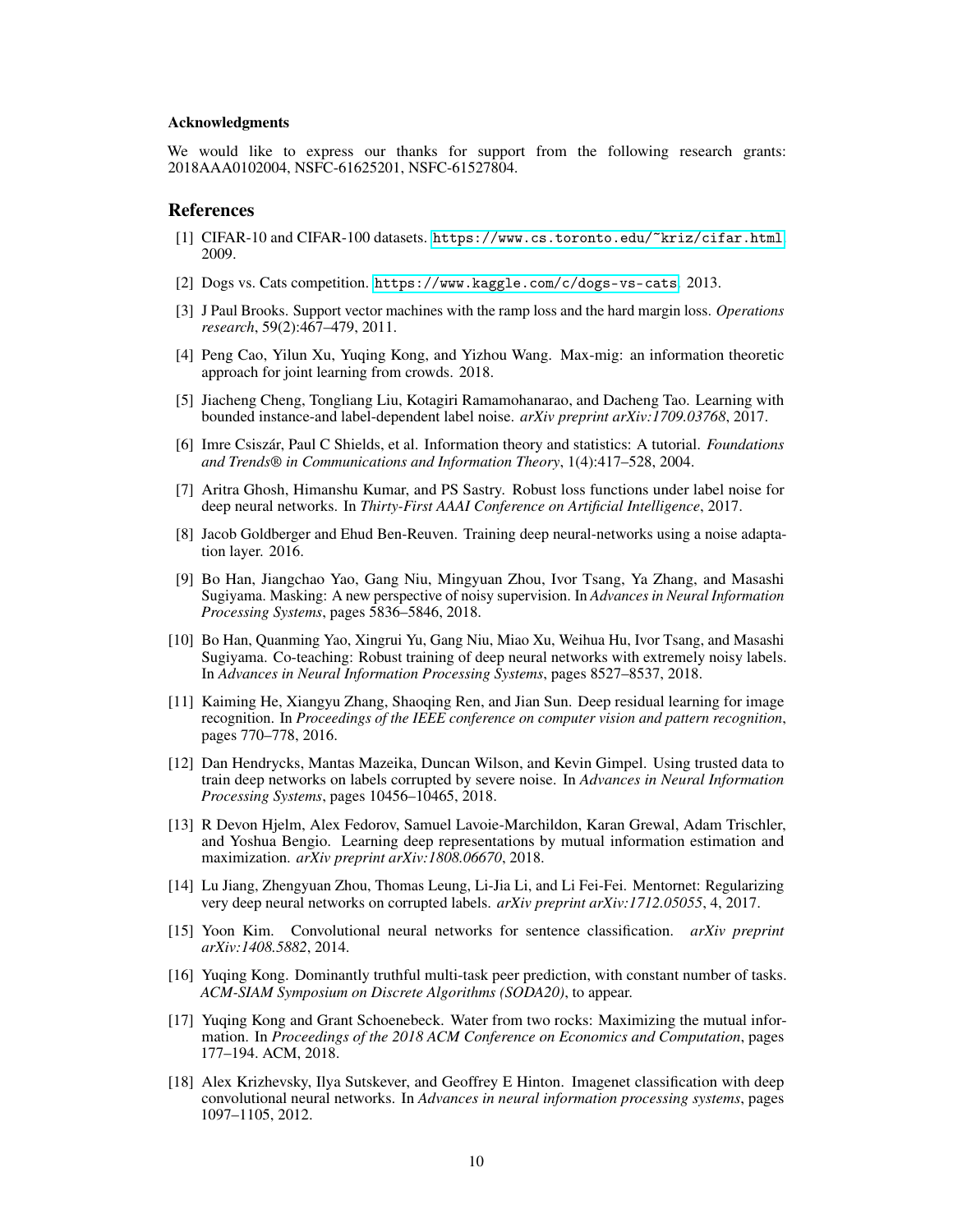- <span id="page-10-11"></span>[19] Kuang-Huei Lee, Xiaodong He, Lei Zhang, and Linjun Yang. Cleannet: Transfer learning for scalable image classifier training with label noise. In *Proceedings of the IEEE Conference on Computer Vision and Pattern Recognition*, pages 5447–5456, 2018.
- <span id="page-10-5"></span>[20] Tongliang Liu and Dacheng Tao. Classification with noisy labels by importance reweighting. *IEEE Transactions on pattern analysis and machine intelligence*, 38(3):447–461, 2015.
- <span id="page-10-10"></span>[21] Xingjun Ma, Yisen Wang, Michael E Houle, Shuo Zhou, Sarah M Erfani, Shu-Tao Xia, Sudanthi Wijewickrema, and James Bailey. Dimensionality-driven learning with noisy labels. *arXiv preprint arXiv:1806.02612*, 2018.
- <span id="page-10-0"></span>[22] Naresh Manwani and PS Sastry. Noise tolerance under risk minimization. *IEEE transactions on cybernetics*, 43(3):1146–1151, 2013.
- <span id="page-10-1"></span>[23] Hamed Masnadi-Shirazi and Nuno Vasconcelos. On the design of loss functions for classification: theory, robustness to outliers, and savageboost. In *Advances in neural information processing systems*, pages 1049–1056, 2009.
- <span id="page-10-13"></span>[24] Aditya Krishna Menon, Brendan Van Rooyen, and Nagarajan Natarajan. Learning from binary labels with instance-dependent corruption. *arXiv preprint arXiv:1605.00751*, 2016.
- <span id="page-10-12"></span>[25] Takeru Miyato, Shin-ichi Maeda, Masanori Koyama, and Shin Ishii. Virtual adversarial training: a regularization method for supervised and semi-supervised learning. *IEEE transactions on pattern analysis and machine intelligence*, 41(8):1979–1993, 2018.
- <span id="page-10-2"></span>[26] Nagarajan Natarajan, Inderjit S Dhillon, Pradeep K Ravikumar, and Ambuj Tewari. Learning with noisy labels. In *Advances in neural information processing systems*, pages 1196–1204, 2013.
- <span id="page-10-17"></span>[27] Bo Pang and Lillian Lee. Seeing stars: Exploiting class relationships for sentiment categorization with respect to rating scales. In *Proceedings of the 43rd annual meeting on association for computational linguistics*, pages 115–124. Association for Computational Linguistics, 2005.
- <span id="page-10-16"></span>[28] A Paszke, S Gross, S Chintala, and G Chanan. Tensors and dynamic neural networks in python with strong gpu acceleration, 2017.
- <span id="page-10-3"></span>[29] Giorgio Patrini, Alessandro Rozza, Aditya Krishna Menon, Richard Nock, and Lizhen Qu. Making deep neural networks robust to label noise: A loss correction approach. In *Proceedings of the IEEE Conference on Computer Vision and Pattern Recognition*, pages 1944–1952, 2017.
- <span id="page-10-6"></span>[30] Harish Ramaswamy, Clayton Scott, and Ambuj Tewari. Mixture proportion estimation via kernel embeddings of distributions. In *International Conference on Machine Learning*, pages 2052–2060, 2016.
- <span id="page-10-8"></span>[31] Scott Reed, Honglak Lee, Dragomir Anguelov, Christian Szegedy, Dumitru Erhan, and Andrew Rabinovich. Training deep neural networks on noisy labels with bootstrapping. *arXiv preprint arXiv:1412.6596*, 2014.
- <span id="page-10-9"></span>[32] Mengye Ren, Wenyuan Zeng, Bin Yang, and Raquel Urtasun. Learning to reweight examples for robust deep learning. *arXiv preprint arXiv:1803.09050*, 2018.
- <span id="page-10-4"></span>[33] Clayton Scott. A rate of convergence for mixture proportion estimation, with application to learning from noisy labels. In *Artificial Intelligence and Statistics*, pages 838–846, 2015.
- <span id="page-10-15"></span>[34] Eugene Seneta. *Non-negative matrices and Markov chains*. Springer Science & Business Media, 2006.
- <span id="page-10-14"></span>[35] C. E. Shannon. A mathematical theory of communication. *Bell System Technical Journal*, 27(3):379–423, 1948.
- <span id="page-10-18"></span>[36] Karen Simonyan and Andrew Zisserman. Very deep convolutional networks for large-scale image recognition. *arXiv preprint arXiv:1409.1556*, 2014.
- <span id="page-10-7"></span>[37] Sainbayar Sukhbaatar, Joan Bruna, Manohar Paluri, Lubomir Bourdev, and Rob Fergus. Training convolutional networks with noisy labels. *arXiv preprint arXiv:1406.2080*, 2014.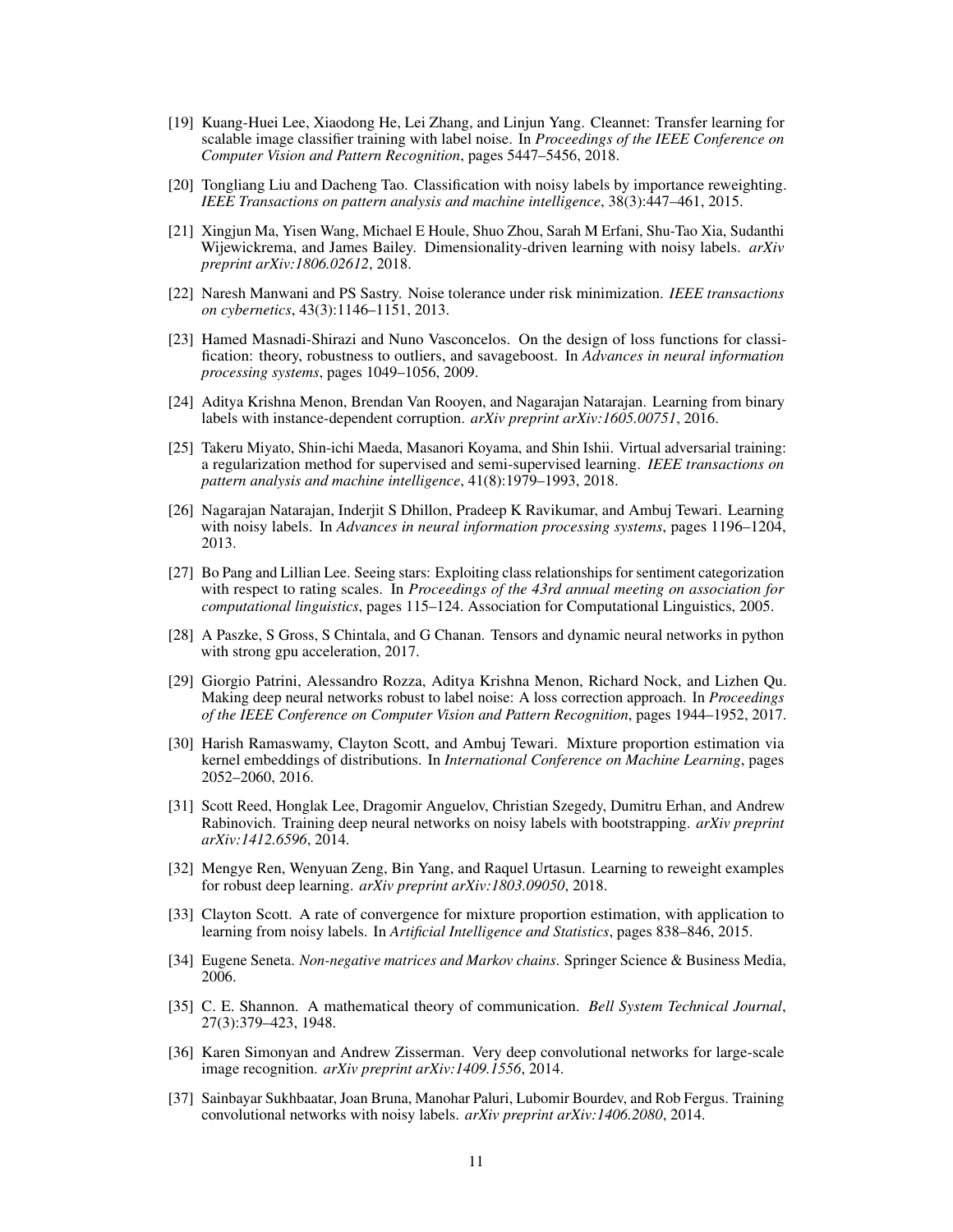- <span id="page-11-7"></span>[38] Daiki Tanaka, Daiki Ikami, Toshihiko Yamasaki, and Kiyoharu Aizawa. Joint optimization framework for learning with noisy labels. In *Proceedings of the IEEE Conference on Computer Vision and Pattern Recognition*, pages 5552–5560, 2018.
- <span id="page-11-3"></span>[39] Arash Vahdat. Toward robustness against label noise in training deep discriminative neural networks. In *Advances in Neural Information Processing Systems*, pages 5596–5605, 2017.
- <span id="page-11-1"></span>[40] Brendan Van Rooyen, Aditya Menon, and Robert C Williamson. Learning with symmetric label noise: The importance of being unhinged. In *Advances in Neural Information Processing Systems*, pages 10–18, 2015.
- <span id="page-11-6"></span>[41] Andreas Veit, Neil Alldrin, Gal Chechik, Ivan Krasin, Abhinav Gupta, and Serge Belongie. Learning from noisy large-scale datasets with minimal supervision. In *Proceedings of the IEEE Conference on Computer Vision and Pattern Recognition*, pages 839–847, 2017.
- <span id="page-11-10"></span>[42] Han Xiao, Kashif Rasul, and Roland Vollgraf. Fashion-mnist: a novel image dataset for benchmarking machine learning algorithms, 2017.
- <span id="page-11-2"></span>[43] Tong Xiao, Tian Xia, Yi Yang, Chang Huang, and Xiaogang Wang. Learning from massive noisy labeled data for image classification. In *Proceedings of the IEEE conference on computer vision and pattern recognition*, pages 2691–2699, 2015.
- <span id="page-11-4"></span>[44] Jiangchao Yao, Hao Wu, Ya Zhang, Ivor W Tsang, and Jun Sun. Safeguarded dynamic label regression for noisy supervision. 2019.
- <span id="page-11-8"></span>[45] Kun Yi and Jianxin Wu. Probabilistic end-to-end noise correction for learning with noisy labels. *arXiv preprint arXiv:1903.07788*, 2019.
- <span id="page-11-5"></span>[46] Chiyuan Zhang, Samy Bengio, Moritz Hardt, Benjamin Recht, and Oriol Vinyals. Understanding deep learning requires rethinking generalization. *arXiv preprint arXiv:1611.03530*, 2016.
- <span id="page-11-9"></span>[47] Hongyi Zhang, Moustapha Cisse, Yann N Dauphin, and David Lopez-Paz. mixup: Beyond empirical risk minimization. *arXiv preprint arXiv:1710.09412*, 2017.
- <span id="page-11-0"></span>[48] Zhilu Zhang and Mert Sabuncu. Generalized cross entropy loss for training deep neural networks with noisy labels. In *Advances in Neural Information Processing Systems*, pages 8778–8788, 2018.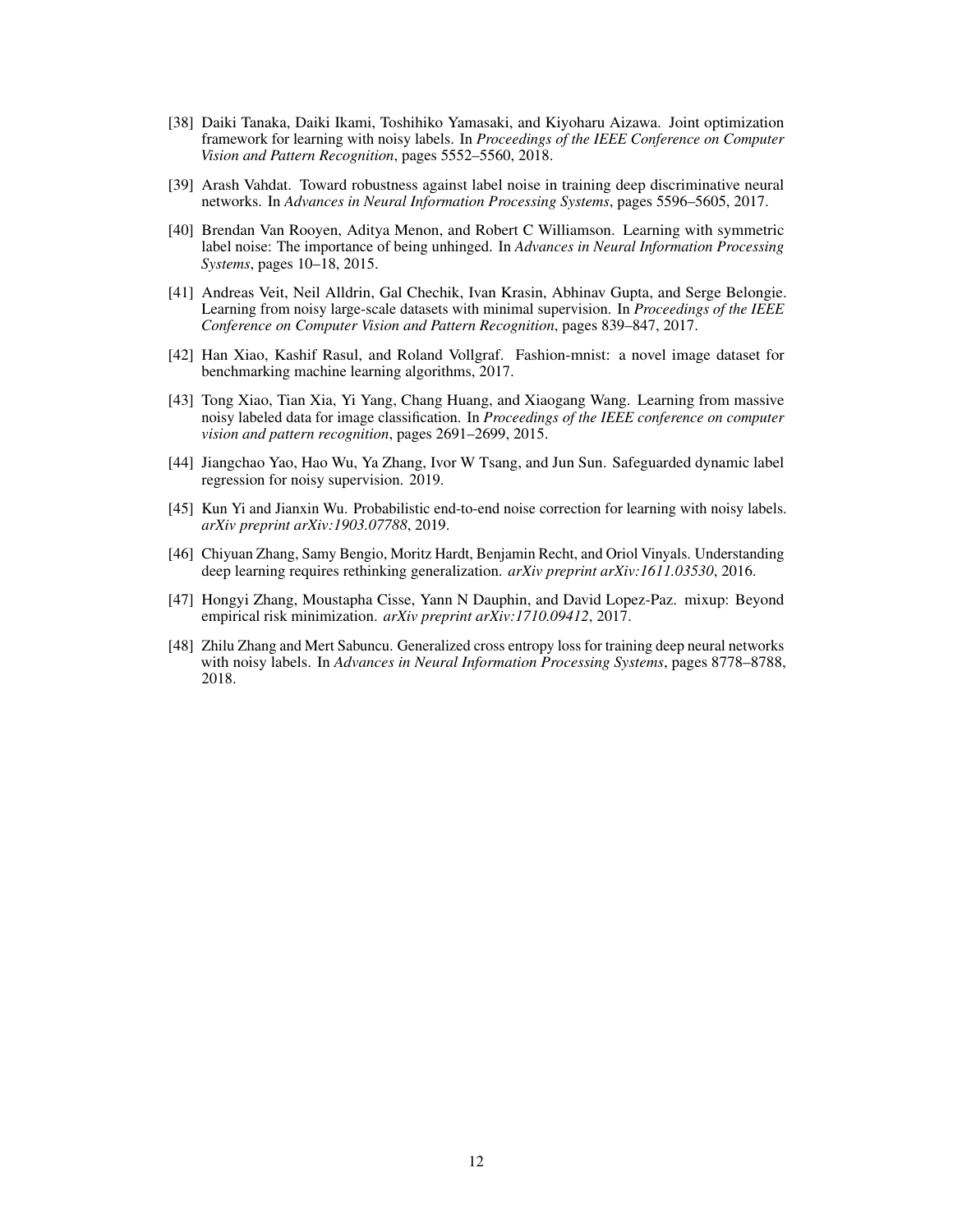# A Training Process

Algorithm 1 The training process with  $\mathcal{L}_{\text{DMI}}$ 

- **Require:** A training dataset  $\mathcal{D} = \{(x_i, \tilde{y}_i)\}_{i=1}^D$ , a validation dataset  $\mathcal{V} = \{(x_i, \tilde{y}_i)\}_{i=1}^V$ , a classifier modeled by deep neural network  $h_{\Theta}$ , the running epoch number T, the learning rate  $\gamma$  and the batch size N.
- 1: Pretrain the classifier  $h_{\Theta}$  on the dataset  $D$  with cross entropy loss
- 2: Initialize the best classifier:  $h_{\Theta^*} \leftarrow h_{\Theta}$
- 3: Randomly sample a batch of samples  $B_v = \{(x_i, \tilde{y}_i)\}_{i=1}^N$  from the validation dataset
- 4: Initialize the minimum validation loss:  $L^* \leftarrow \mathcal{L}_{\text{DMI}}(\mathcal{B}_v; h_{\Theta})$
- 5: for epoch  $t = 1 \rightarrow T$  do<br>6: for batch  $b = 1 \rightarrow [D]$
- for batch  $b = 1 \rightarrow [D/B]$  do
- 7: Randomly sample a batch of samples  $\mathcal{B}_t = \{(x_i, \tilde{y}_i)\}_{i=1}^N$  from the training dataset
- 8: Compute the training loss:  $L \leftarrow \mathcal{L}_{\text{DMI}}(\mathcal{B}_t; h_{\Theta})$
- 9: Update  $\Theta$ :  $\Theta \leftarrow \Theta \gamma \frac{\partial L}{\partial \Theta}$
- 10: end for
- 11: Randomly sample a batch of samples  $\mathcal{B}_v = \{(x_i, \tilde{y}_i)\}_{i=1}^N$  from the validation dataset
- 12: Compute the validation loss:  $L \leftarrow \mathcal{L}_{\text{DMI}}(\mathcal{B}_v; h_{\Theta})$ <br>13: **if**  $L < L^*$  **then**
- 13: if  $L < L^*$  then
- 14: Update the minimum validation loss:  $L^* \leftarrow L$
- 15: Update the best classifier:  $h_{\Theta^*} \leftarrow h_{\Theta}$ <br>16: **end if**
- end if
- 17: end for
- 18: **return** the best classifier  $h_{\Theta^*}$

### B Other Proofs

Claim B.1.

$$
\mathbb{E} \mathbf{U}_{c\tilde{c}} = \Pr[h(X) = c, \tilde{Y} = \tilde{c}]
$$

*where*

$$
\mathbf{U}_{c\tilde{c}} \coloneqq \frac{1}{N} \sum_{i=1}^N \mathbf{O}_{ci} \mathbf{L}_{i\tilde{c}} = \frac{1}{N} \sum_{i=1}^N h(x_i)_c \mathbbm{1}[\tilde{y}_i = \tilde{c}].
$$

*Proof.* Recall that the randomness of  $h(X)$  comes from both h and X and the randomness of h is independent of everything else.

$$
\mathbb{E} \mathbf{U}_{c\tilde{c}} = \mathbb{E} \frac{1}{N} \sum_{i=1}^{N} h(x_i)_c \mathbb{1} [\tilde{y}_i = \tilde{c}]
$$
\n
$$
= \mathbb{E}_{X, \tilde{Y}} h(X)_c \mathbb{1} [\tilde{Y} = \tilde{c}]
$$
\n
$$
= \sum_{x, \tilde{y}} \Pr[X = x, \tilde{Y} = \tilde{y}] h(x)_c \mathbb{1} [\tilde{y} = \tilde{c}]
$$
\n(i.i.d. samples)\n
$$
= \sum_{x} \Pr[X = x, \tilde{Y} = \tilde{c}] h(x)_c
$$
\n
$$
= \sum_{x} \Pr[X = x, \tilde{Y} = \tilde{c}] \Pr[h(X) = c | X = x] \qquad \text{(definition of randomized classifier)}
$$
\n
$$
= \sum_{x} \Pr[X = x, \tilde{Y} = \tilde{c}] \Pr[h(X) = c | X = x, \tilde{Y} = \tilde{c}]
$$
\n(fixing x, the randomness of h is independent of everything else)\n
$$
= \Pr[h(X) = c, \tilde{Y} = \tilde{c}].
$$

 $\Box$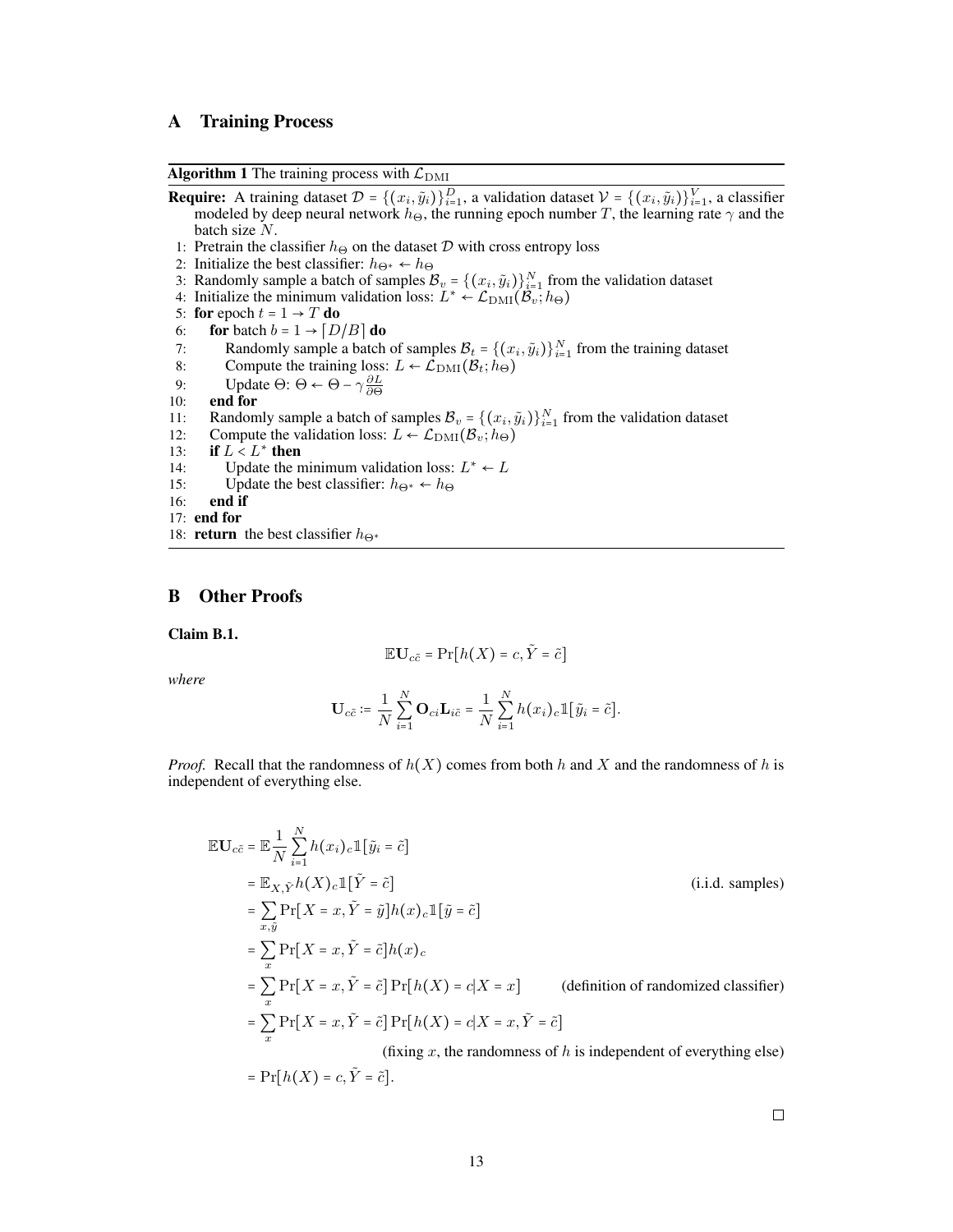Claim B.2. *Under the the performance measure based on Shannon mutual information, the measurement based on noisy labels*  $MI(h(X), Y)$  *is not consistent with the measurement based on true labels MI*( $h(X)$ ,  $Y$ ). i.e., for every two classifiers  $h$  and  $h'$ ,

$$
I(h(X),Y) > I(h'(X),Y) \nleftrightarrow I(h(X),\tilde{Y}) > I(h'(X),\tilde{Y}).
$$

*Proof.* See a counterexample:

The matrix format of the joint distribution  $Q_{h(X),Y}$  is  $\mathbf{Q}_{h(X),Y} = \begin{bmatrix} 0.1 & 0.4 \\ 0.2 & 0.3 \end{bmatrix}$  $\begin{bmatrix} 0.1 & 0.4 \\ 0.2 & 0.3 \end{bmatrix}$ , the matrix format of the joint distribution  $Q_{h'(X),Y}$  is  $\mathbf{Q}_{h'(X),Y} = \begin{bmatrix} 0.2 & 0.6 \\ 0.1 & 0.1 \end{bmatrix}$  $\begin{bmatrix} 0.2 & 0.0 \\ 0.1 & 0.1 \end{bmatrix}$  and the noise transition matrix is  $\mathbf{T}_{Y\to \tilde{Y}} = \begin{bmatrix} 0.8 & 0.2 \\ 0.4 & 0.6 \end{bmatrix}$  $0.4 \quad 0.6$ .

Given these conditions,  $\mathbf{Q}_{h(X), \tilde{Y}} = \begin{bmatrix} 0.24 & 0.26 \\ 0.28 & 0.22 \end{bmatrix}$  and  $\mathbf{Q}_{h'(X), \tilde{Y}} = \begin{bmatrix} 0.40 & 0.40 \\ 0.12 & 0.08 \end{bmatrix}$ .

If we use Shannon mutual information as the performance measure,

$$
MI(h(X), Y) = 2.4157 \times 10^{-2},
$$
  
\n
$$
MI(h'(X), Y) = 2.2367 \times 10^{-2},
$$
  
\n
$$
MI(h(X), \tilde{Y}) = 3.2085 \times 10^{-3},
$$
  
\n
$$
MI(h'(X), \tilde{Y}) = 3.2268 \times 10^{-3}.
$$

Thus we have  $MI(h(X), Y) > MI(h'(X), Y)$  but  $MI(h(X), \tilde{Y}) < MI(h'(X), \tilde{Y})$ . Therefore,  $\text{MI}(h(X), Y) > \text{MI}(h'(X), Y) \nleftrightarrow \text{MI}(h(X), \tilde{Y}) > \text{MI}(h'(X), \tilde{Y}).$ 

## $\Box$

#### <span id="page-13-0"></span>C Noise Transition Matrices

Here we list the explicit noise transition matrices.

On Fashion-MNIST, case (1):  $\mathbf{T}_{Y \to \tilde{Y}} = \begin{bmatrix} 1 - \frac{r}{2} & \frac{r}{2} \\ \frac{r}{2} & 1 - \frac{r}{2} \end{bmatrix};$ On Fashion-MNIST, case (2):  $\mathbf{T}_{Y \to \tilde{Y}} = \begin{bmatrix} 1 - r & r \\ 0 & 1 \end{bmatrix};$ On Fashion-MNIST, case (3):  $\mathbf{T}_{Y\rightarrow \tilde{Y}} = \begin{bmatrix} 1 & 0 \\ r & 1 \end{bmatrix}$  $\begin{bmatrix} 1 & 0 \\ r & 1-r \end{bmatrix}$ ; On CIFAR-10,  $\mathbf{T}_{Y\rightarrow \tilde{Y}}$  = ⎡ ⎢ ⎢ ⎢ ⎢ ⎢ ⎢ ⎢ ⎢ ⎢ ⎢ ⎢ ⎢ ⎢ ⎢ ⎢ ⎢ ⎢ ⎢ ⎣ 1 0 0 0 0 0 0 0 0 0 0 1 0 0 0 0 0 0 0 0  $r \quad 0 \quad 1-r \quad 0 \quad 0 \quad 0 \quad 0 \quad 0 \quad 0$ 0 0 0 1 − r 0 r 0 0 0 0 0 0 0 0 1 − r 0 0 r 0 0 0 0 0 0 0 0 1 0 0 0 0 0 0 0 0 0 0 1 0 0 0 0 0 0 0 0 0 0 1 0 0 0 0 0 0 0 0 0 0 1 0  $0 \t r \t 0 \t 0 \t 0 \t 0 \t 0 \t 0 \t 1-r$  $\blacksquare$ ; On Dogs vs. Cats,  $\mathbf{T}_{Y\rightarrow \tilde{Y}} = \begin{bmatrix} 1 & 0 \\ r & 1 \end{bmatrix}$  $\begin{bmatrix} 1 & 0 \\ r & 1-r \end{bmatrix}$ . On MR,  $\mathbf{T}_{Y\rightarrow \tilde{Y}} = \begin{bmatrix} 1 & 0 \\ r & 1 \end{bmatrix}$  $\begin{bmatrix} 1 & 0 \\ r & 1-r \end{bmatrix}$ .

For Fashion-MNIST case (1),  $r = 0.0, 0.1, 0.2, 0.3, 0.4, 0.5, 0.6, 0.7, 0.8, 0, 9$  are diagonally dominant noises. For other cases,  $r = 0.0, 0.1, 0.2, 0.3, 0.4$  are diagonally dominant noises and  $r = 0.5, 0.6, 0.7, 0.8, 0, 9$  are diagonally non-dominant noises.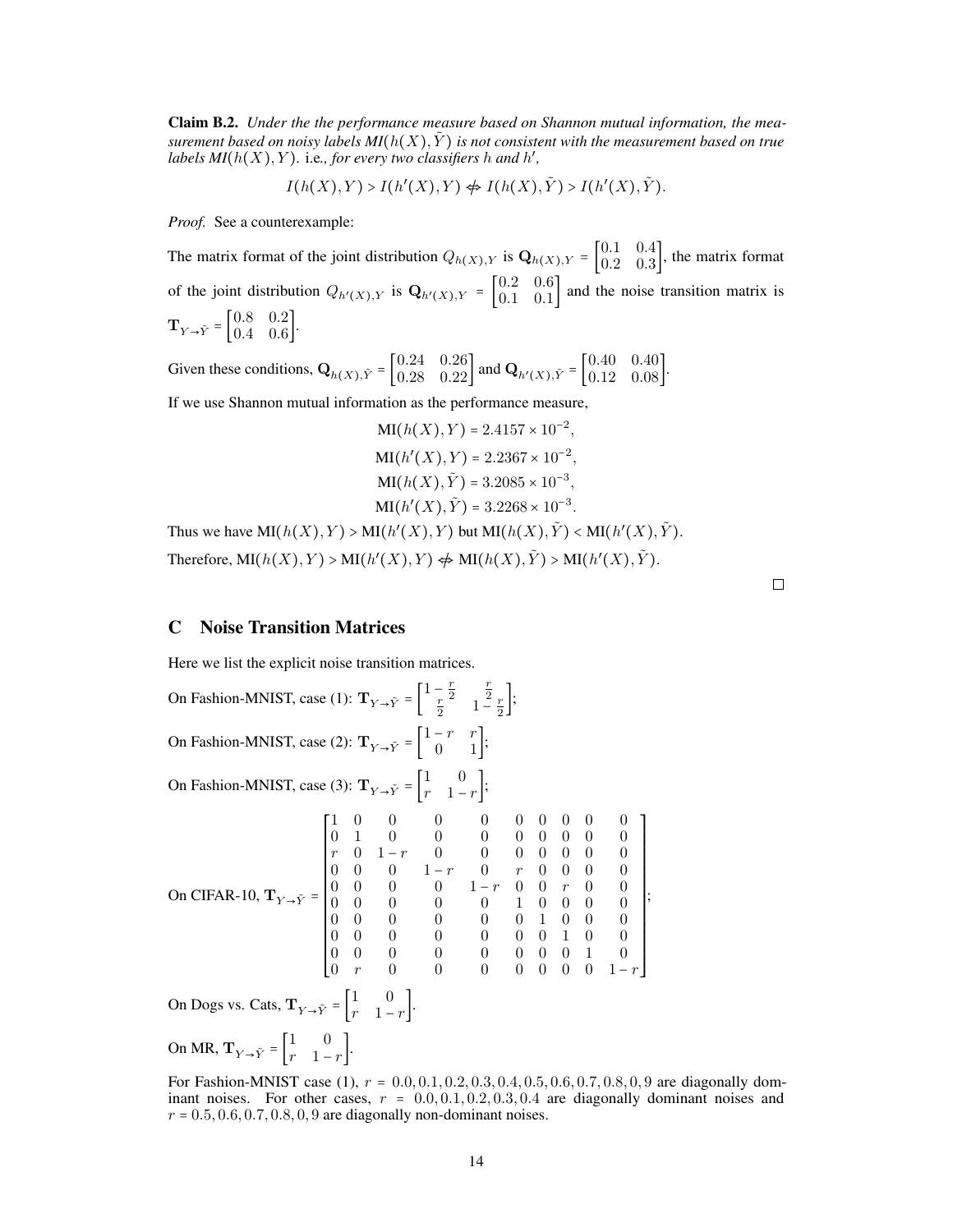# <span id="page-14-0"></span>D Additional Experiments

For clean presentation, we only include the comparison between CE and DMI in section 5.1 and attach comparisons with other methods here. In the experiments in section 5.2, noise patterns are divided into two main cases, diagonally dominant and diagonally non-dominant and uniform noise is a special case of diagonally dominant noise. Thus, we did not emphasize the uniform noise results in section 5.2 and attach them here.



Figure 4: Additional experiments

We also compared our method to **MentorNet** (the sample reweighting loss [\[14\]](#page-9-5)) and VAT (the regularization loss [\[25\]](#page-10-12)). For clean presentation, we only attach them here. Our method still outperforms these two additional baselines in most of the cases. [4](#page-14-1)

Table 2: Test accuracy on CIFAR-10 (mean  $\pm$  std. dev.)

| $\boldsymbol{r}$ | CE.            | MentorNet        | VAT              | FW               | GCE              | <b>LCCN</b>      | DMI              |
|------------------|----------------|------------------|------------------|------------------|------------------|------------------|------------------|
| 0.0              | $93.29 + 0.18$ | $92.13 \pm 1.22$ | $92.25 \pm 0.1$  | $93.12 \pm 0.16$ | $93.43 \pm 0.24$ | $92.47 \pm 0.36$ | $93.37 \pm 0.20$ |
| 0.1              | $91.63 + 0.32$ | $91.35 \pm 0.83$ | $91.4 + 0.68$    | $91.54 \pm 0.15$ | $91.96 + 0.09$   | $91.88 + 0.23$   | $92.08 \pm 0.08$ |
| 0.2              | $90.36 + 0.24$ | $90.06 + 0.52$   | $91.19 + 0.31$   | $90.10 + 0.22$   | $90.87 + 0.16$   | $91.05 + 0.43$   | $91.51 \pm 0.17$ |
| 0.3              | $88.79 + 0.40$ | $88.47 \pm 0.61$ | $88.97 \pm 0.41$ | $88.77 + 0.36$   | $89.67 \pm 0.21$ | $89.88 + 0.40$   | $91.12 \pm 0.30$ |
| 0.4              | $84.76 + 0.98$ | $84.12 + 1.29$   | $84.09 + 0.46$   | $84.78 + 1.53$   | $86.6 + 0.47$    | $89.33 + 0.58$   | $90.41 \pm 0.32$ |
| 0.5              | $74.81 + 3.37$ | $78.43 + 0.39$   | $75.07 + 0.66$   | $77.2 + 4.19$    | $78.53 + 1.93$   | $88.30 + 0.38$   | $89.45 \pm 0.99$ |
| 0.6              | $64.61 + 0.72$ | $71.33 + 0.13$   | $65.02 + 0.63$   | $71.98 + 1.83$   | $71.14 + 0.78$   | $86.89 + 0.51$   | $89.03 \pm 0.69$ |
| 0.7              | $59.15 + 0.64$ | $66.28 + 0.76$   | $58.92 + 1.49$   | $67.59 + 1.64$   | $67.10 + 0.82$   | $77.50 + 0.60$   | $88.82 \pm 0.89$ |
| 0.8              | $57.65 + 0.28$ | $65.67 + 0.57$   | $57.78 + 0.32$   | $62.22 + 1.80$   | $62.56 + 0.72$   | $74.62 + 1.16$   | $87.46 \pm 0.79$ |
| 0.9              | $57.46 + 0.08$ | $59.49 + 0.40$   | $57.19 + 1.25$   | $58.23 + 0.25$   | $58.91 + 0.46$   | $61.32 + 1.87$   | $85.94 \pm 0.74$ |

<span id="page-14-1"></span><sup>4</sup>VAT can not be applied to MR dataset.